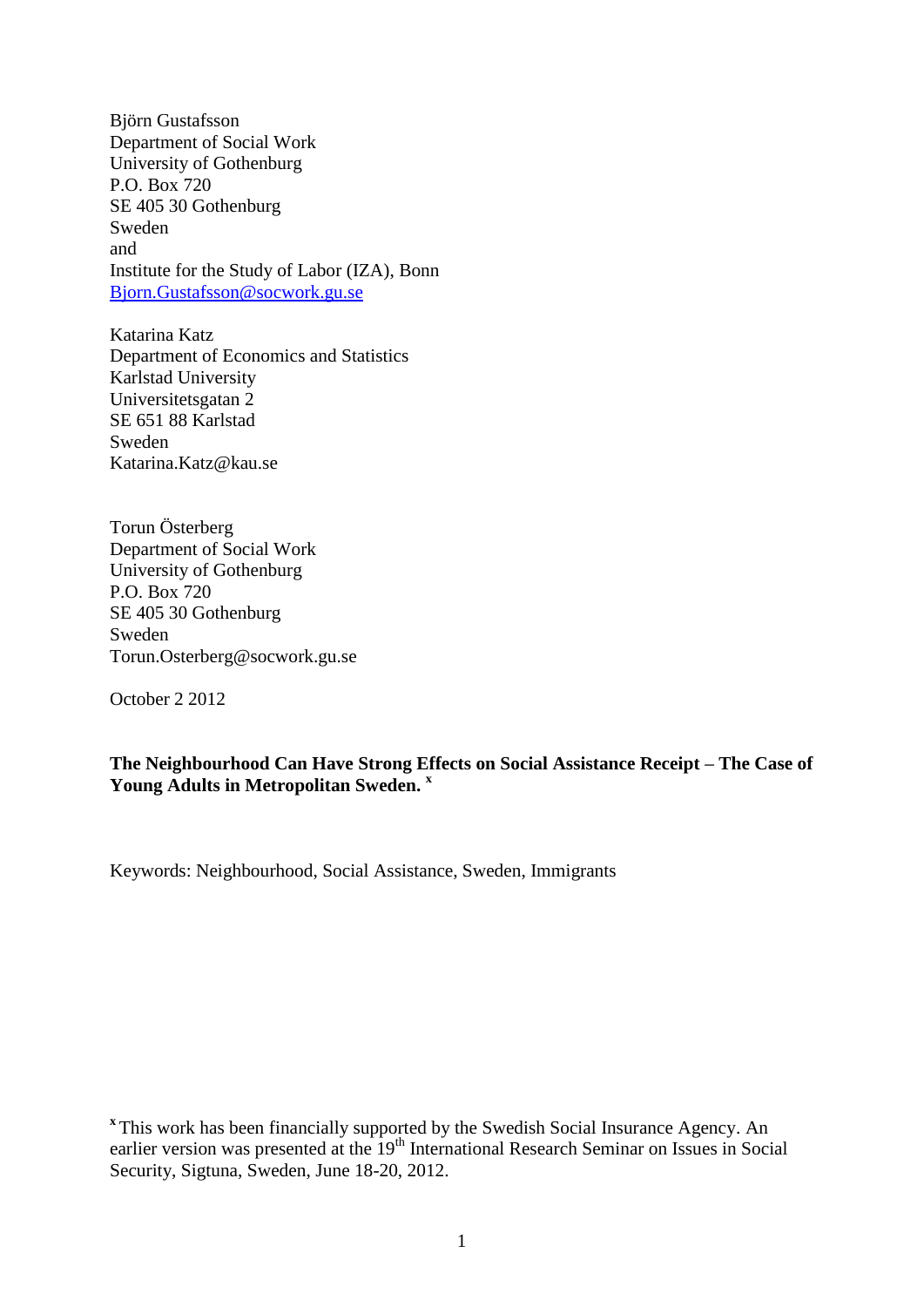### **Abstract**

Using large samples of persons born in 1985 we investigate the relationship between the neighbourhood where young people grew up and the probability that they will receive social assistance when aged 19 to 21, for the three Swedish metropolitan regions - Stockholm, Gothenburg and Malmö. We also investigate to what extent use of social assistance receipt and other parental characteristics affect the probability of social assistance receipt as a young adult. Logistic regressions are estimated for the majority population and "visible minorities".

A main result is that the rate of social assistance receipt in the neighbourhood has a sizable effect on the probability of receiving social assistance as a young adult. We discuss several possible explanations for this. We also find that the probability of receiving social assistance is negatively correlated with having completed secondary school and positively correlated with having become a young mother. The probability of social assistance receipt is strongly positively linked to social assistance receipt in the parental home and negatively linked to income in the parental home. Having parents with long educations decreases the probability of receipt for the majority population while among "visible minorities" it does not though receipt decreases by year since immigration.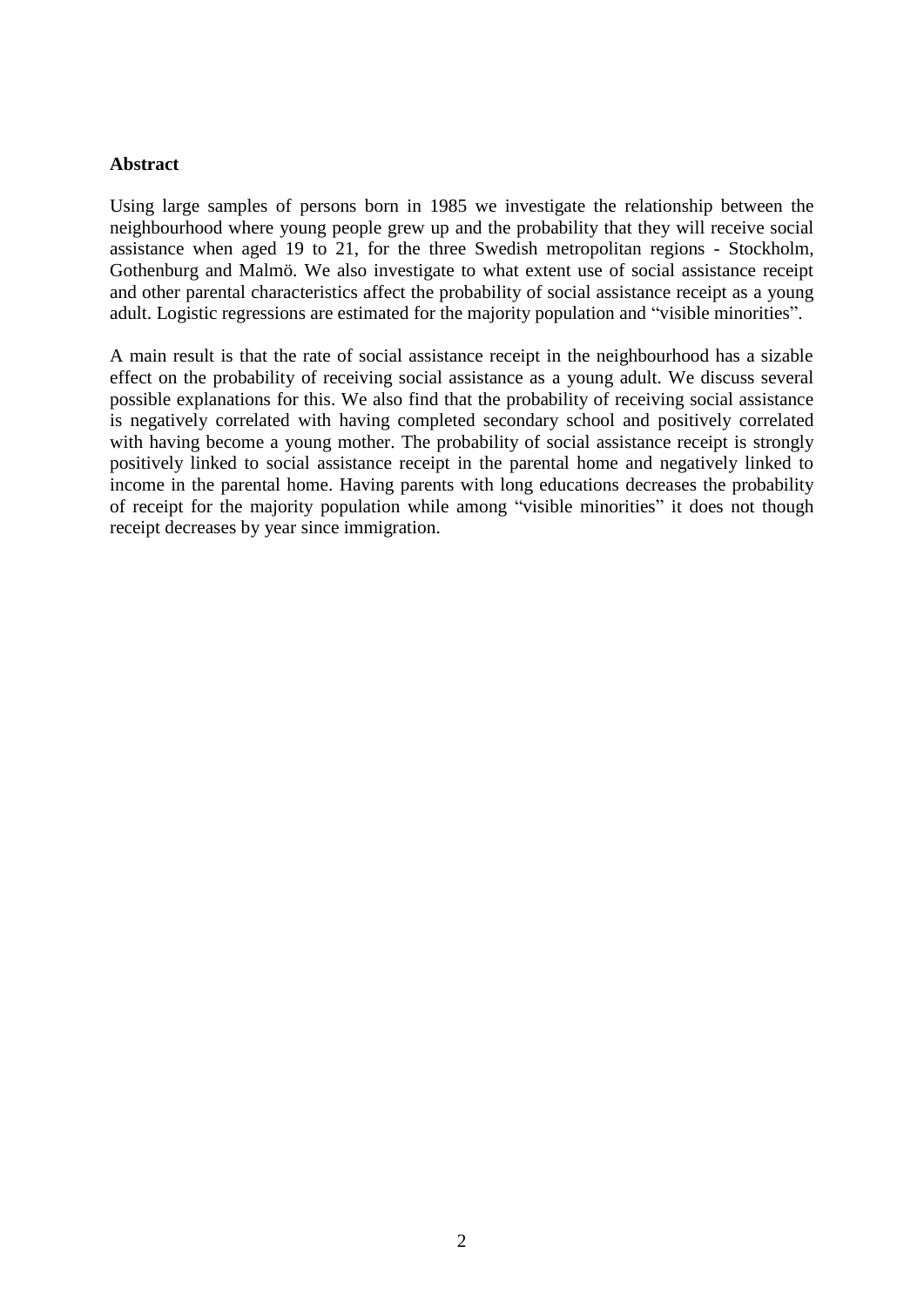# **1. Introduction**

In many rich countries, the period between leaving childhood and adulthood – when being able to support oneself from paid work – has lengthened. Because of this, a relatively large number of school-leavers in countries with a Nordic welfare state apply for social assistance and after a means test, receive benefits. The topic of this study of metropolitan Sweden is just what makes some receive social assistance benefits while others do not. Specifically, we want to know whether there is a positive relation between social assistance use in the neighbourhood and the probability of receiving social assistance when the person is a young adult, as well as the extent to which social assistance receipt and other characteristics of the parental home affect the probability of receiving social assistance as a young adult.

There are several reasons why social assistance receipt in the neighbourhood in which the young person lives may positively affect subsequent receipt of social assistance. One is the diffusion of information. The various details of eligibility in means-tested programs, such as social assistance, are not widely known among the general public. Furthermore, people may feel ashamed to receive social assistance and there are indications that non-take-up of social assistance is widespread. However, due to social interactions, the situation can be rather different if many in a person's social network receive social assistance, especially one's own parents.

Another possible reason for why the neighbourhood might affect social assistance receipt is the way in which social welfare offices and other parts of the welfare state treat income problems among young adults. Since social assistance is a multi-target residual programme which is individually tested, it differs from social insurance programs in many respects. The latter typically have rules that are relatively easy to access and are implemented with a high degree of uniformity across jurisdictions. The way in which social welfare offices process applications for social assistance can be more varied.

Much has been written about how the neighbourhood affects various aspects of human behaviour; for surveys see for example Durlauf (2004) or Galster (2008). For Sweden, the country under study in this paper, the literature has grown rapidly. One reason for this is that residential segregation has increased during a period when new waves of immigrants have arrived. The issue of residential segregation has assumed more importance on the political agenda as well. Another reason is the availability of good data which makes it possible to link information on individuals over time for large samples.

A problem which has long been discussed in the literature on neighbourhood effects is that of self-selection (Manski, 1992, Durlauf, 2004). A statistical correlation between characteristics of the neighbourhood and the probability of receiving social assistance (or other outcomes) is not necessarily a causal relation since the probability of receipt and the choice of place of residence may be influenced by the same underlying factors. Nevertheless, irrespective of whether the neighbourhood characteristics are the reason for or merely associated with the frequency of social assistance receipt, the relations that we find are relevant for social policy since they indicate whether measures to decrease the need for social assistance should be implemented.

This paper analyses the probability of social assistance receipt between the ages of 19 to 21 among all men and women born in 1985 and residing in the three metropolitan areas of Stockholm, Gothenburg and Malmö when they were 16 years old. Explanatory variables are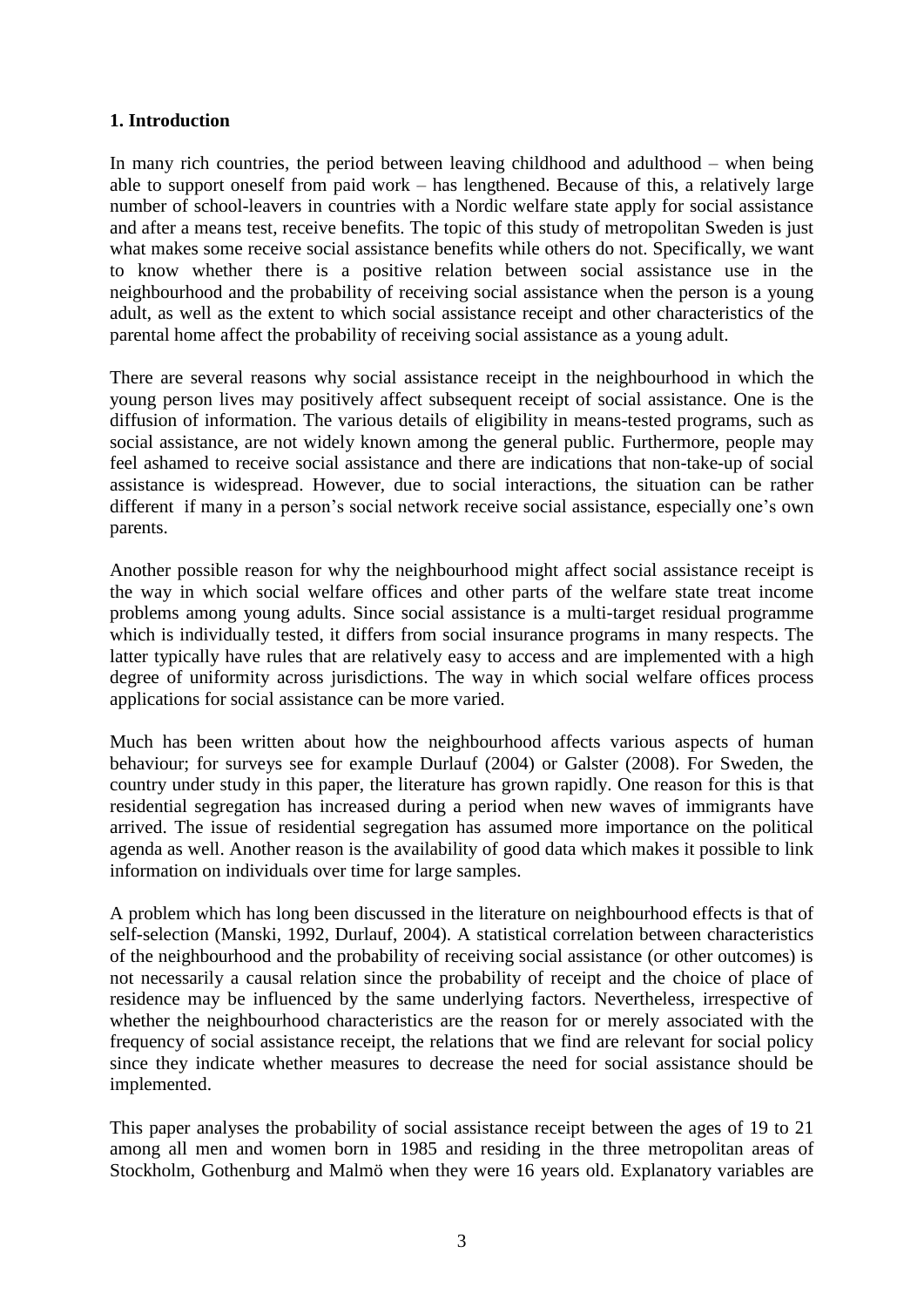measured when the young adult was aged 16 and include characteristics of the parental household as well as various characteristics of the neighbourhood. Over a period of time, social assistance receipt in Sweden has become much more common within the "visible immigrant minority population" than among other groups. The term "visible minority" is used by the National Board of Health and Welfare for immigrants and children of immigrants from Southeast Europe (Greece and former Yugoslavia), Africa, Asia and Latin America (National Board of Health and Social Welfare, 2010: 184). 1

The main result of the paper is that the rate of social assistance receipt in the neighbourhood has a sizable effect on the probability of receiving social assistance as a young adult. This applies both to the majority population and to the visible immigrant minority. We also find that not having completed secondary education as well as having become a mother at an early age sizeably increases the probability of receipt. The presence of two adults in the household and higher disposable income in the parental home decrease the probability of social assistance receipt in both populations. Receipt of social assistance by the parental household strongly increases the probability of receipt. Finally, a long parental education decreases the probability of receipt for the majority population, but not for visible minorities, while among visible minorities the risk lessens by year since immigration.

The structure of the paper is as follows: The next section discusses the increasingly difficult transition into adulthood. The system of social assistance in Sweden is described in Section 3 and the literature most relevant for our study is surveyed in Section 4. Section 5 presents the three metropolitan areas of Sweden and the concept of neighbourhood we employ. Section 6 describes the samples and Section 7 the results. Section 8 summarises the study and comments on the results.

#### **2. The more difficult transition from youth to adulthood**

1

In rich countries, the age at which young adults are usually able to fully support themselves is higher than it was one or two generations ago. An important reason for this is that younger cohorts remain in education for longer periods. Furthermore, it has become more difficult for a young person to find a regular job that pays enough to live on. In addition, the number of young adults who neither study, work or search for a job has increased substantially in recent years. 2

There are several reasons why youth unemployment has become a larger problem. Empirical studies, such as those summarised by Maching (2009), indicate that in rich countries, the demand for less qualified labour (workers with short education and no work experience) has developed less favourably than for persons with higher qualifications. Furthermore, laws or collective agreements regulating layoffs tend to protect those who have a job, but also make entry into the first job more difficult. It is sometimes claimed that minimum wages have become relatively high, which makes less-qualified labour less attractive. Furthermore, as

<sup>&</sup>lt;sup>1</sup> We use this term for lack of a better one. Labour market and economic outcomes for immigrants and children of immigrants from these countries differ so substantially from those of immigrants with a Nordic, Western or Eastern European background, that separate analysis is called for.

<sup>&</sup>lt;sup>2</sup> Franzén and Kassman (2005) followed persons aged 20 to 24 who were neither economically active nor students, in Sweden 1993-94. Seven years later about half had a satisfactory labour market situation and one out of eight was studying or on parental leave. However, the proportion without known activity or long-term unemployed was twice as high as among others in the same cohort.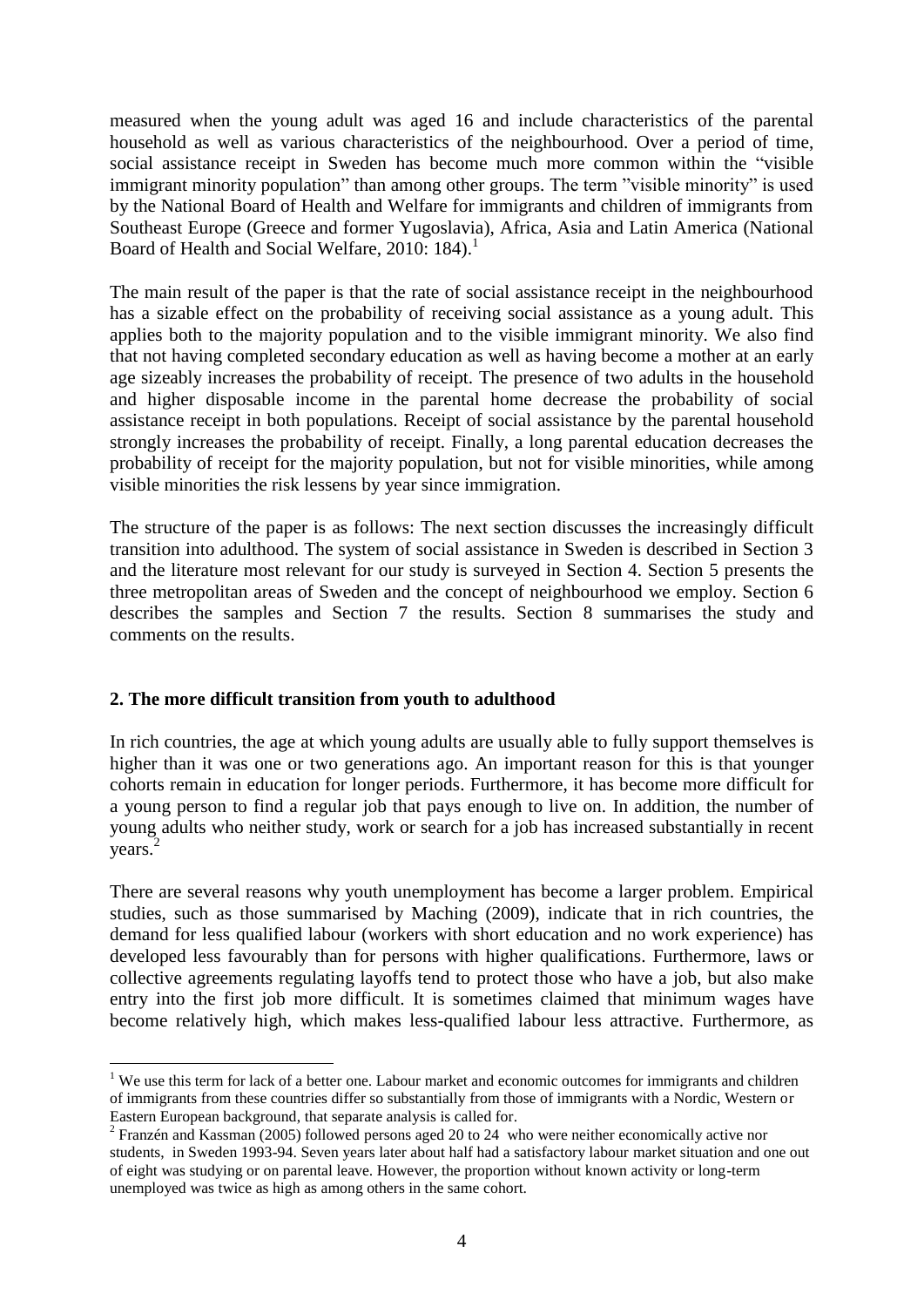young adults typically have no work histories they are not entitled to unemployment insurance benefits to the same extent as older workers.

The way in which rich countries handle the economic problems of young adults varies across welfare regimes. For example, in countries belonging to the Southern (or Mediterranean) regime, much of the problems are cushioned by the families. Many young adults stay in the parental home and can benefit from having to pay little or nothing for housing and meals. By contrast, in countries that have the Nordic or Social Democratic Model, young adults leave their parental home at a much earlier age.<sup>3</sup> Yet, in these countries, too, it is common for parents to transfer money to their adult children, even though there is no legal obligation (see Fritzell and Lennartson, 2005, Björnberg and Latta, 2007).

During the last two decades, the incomes of young adults have lagged behind those of other groups in Sweden. Johansson and Palmer (2010) show that while disposable household income in Sweden for the total population was considerably higher in 2007 than in 1991, this was not the case for persons aged 20 to 25. Furthermore, young adults without completed upper-secondary school were more likely to be poor than those with longer educations. The authors also found that relatively many young adults experienced years in financial poverty as young adults, but also that poverty for most had been transitory.

Poverty among young adults in Sweden also has a clear ethnic profile (Biterman ed, 2007). Both foreign-born young adults and native-born with foreign-born parents have a higher rate of social assistance receipt than the average for their age group. This should be seen in context of the large problems many immigrants from low income countries, as well as their children, face in finding a job.<sup>4</sup> By contrast, gender differences in poverty rates as well as in rates of social assistance receipt are small among young adults.

#### /Table 1 about here/

Social assistance receipt at ages 19 to 21 is a good predictor of social assistance receipt at age 28. This is shown in Table 1, for persons born in 1978. 5 The table also shows that the predictive power is larger within the majority population than among visible minorities. Most persons who received social assistance when aged 19 to 21 years did not do so at age 28 when income from work or parental insurance was the main source of income for approximately half of them, but the percentage is substantially lower than for persons who were not social assistance recipients at ages 19 to 21. (The difference is most pronounced in the majority population).

#### **3. Social assistance in Sweden**

<u>.</u>

In Sweden, receipt of social assistance ("Försörjningsstöd", "Ekonomiskt bistånd" previously "Socialbidrag") requires both an application from the individual and a decision taken at the social welfare office, a branch of the municipality which (with some exceptions) finances the expenditures on social assistance. Many municipalities have small populations and therefore

 $3$  For example, Iacovou and Skew (2010) report that in Sweden in 2007, 50 percent of men aged 21 and women aged 20 did not live with their parents. In Italy the corresponding ages were age 30 for men and age 28 for women. See also Albertini and Kohli (2012).

<sup>&</sup>lt;sup>4</sup> See for example Bengtsson et al (2005), Rooth and Ekberg (2003), Gustafsson and Zheng (2006), Åslund et al (2009) and Ahmed and Ekberg (2009).

 $\frac{5}{5}$  The table is based on the data presented in Section 6.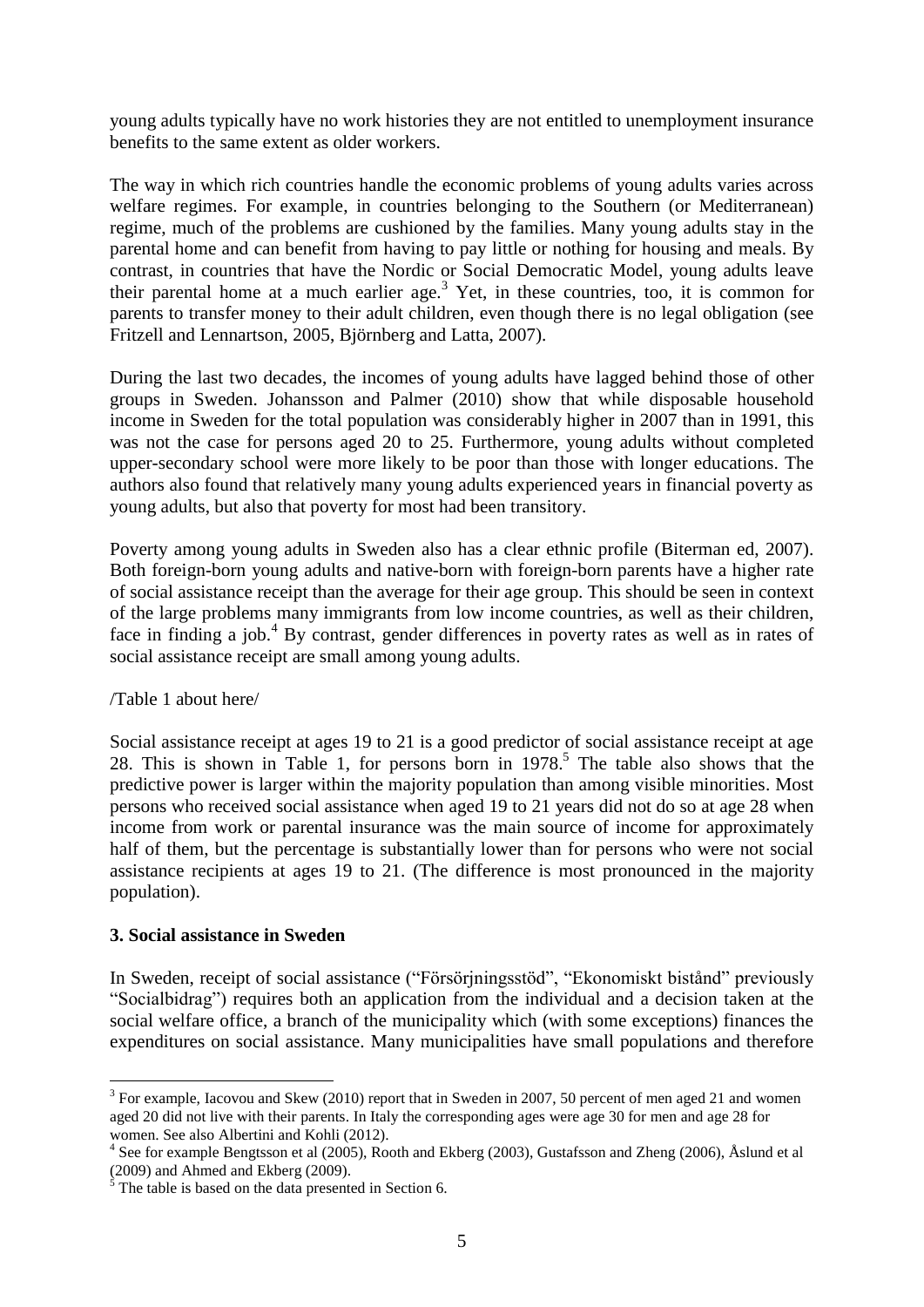have only one social welfare office, but in larger cities there are several with different catchment areas. There is evidence indicating that many persons who believe that they are eligible for social assistance refrain from applying (Gustafsson, 2002). There are a number of reasons for this; that the amounts are small and not worth the effort and time cost for application, or that it feels humiliating or shameful to apply.

Potential claimants contact the relevant social welfare office and this may (though far from always), result in an appointment with a social worker and a formal claim.<sup> $\delta$ </sup> A typical application is for one month and the claimant has to provide information on the composition of the household, its income from all sources and any assets, as well as on housing expenditures and in some cases other expenditure as well. A benefit unit consists of one or two adults (married or cohabiting) and their dependent children. A person is considered a child if under the age of 18, or under 20 if still completing upper-secondary school. Parents are not legally required to support their adult children, and children are not required to support their parents. When the majority of a birth cohort finishes upper secondary school at age 19, the social welfare offices receive a number of applications from person of this age who are not full-time students. Immigrants with a short, or relatively short, period of residency in Sweden also have a relatively high probability of receiving social assistance.<sup>7</sup>

Once submitted, the application is reviewed by a social worker, a process involving checking information and performing calculations, and thereafter a decision is taken. Results from empirical studies using hypothetical identical applications show rather large variation in decisions. 8 To be eligible for social assistance, the benefit unit must have a low income and be unable to make a living any other way. Since many young adults have no assets, they can receive social assistance if they are actively searching for a job. In return, the municipality can require adults under 25 years of age to take part in certain programs (trainee jobs or other skill-enhancing measures) if the person has not been offered a suitable labour market program by the Employment Service. To receive social assistance for a second month the claimant has to hand in a new application and the process is repeated.

# **4. Literature review**

<u>.</u>

We are aware of three previous studies of metropolitan Sweden that have aimed to address the issue of whether the neighbourhood where a person grows up affects the probability of receiving social assistance as a young adult. The studies differ in birth cohort covered, age at which receipt is studied and in method of analysis (definition of neighbourhood, the statistical analysis).<sup>9</sup>

Brännström (2004) analysed a large sample born in 1953 and living in Stockholm in 1963 by a matching technique and found no effect of having lived in a disadvantaged neighbourhood on the probability of social assistance receipt at ages 16 to 19. The two studies referring to a more recent period find more evidence of such effects. Mood (2004) used parish level data

<sup>&</sup>lt;sup>6</sup> For empirical studies on how the intake functions see Minas (2005 and 2006).

<sup>&</sup>lt;sup>7</sup> See for example Franzén (1997), Hammarstedt (2002), Halleröd (2003), Hansen and Lofstrom (2003),

Bergmark and Bäckman (2004) and Mood (2011).

<sup>&</sup>lt;sup>8</sup> See Gustafsson et al, (1993) and Strantz (2007).

 $9\text{ Åslund}$  and Fredriksson (2009) is also of relevance to our study. The authors found that refugees living in Sweden had a higher probability of receiving social assistance if they were placed in a municipality with many social assistance recipients.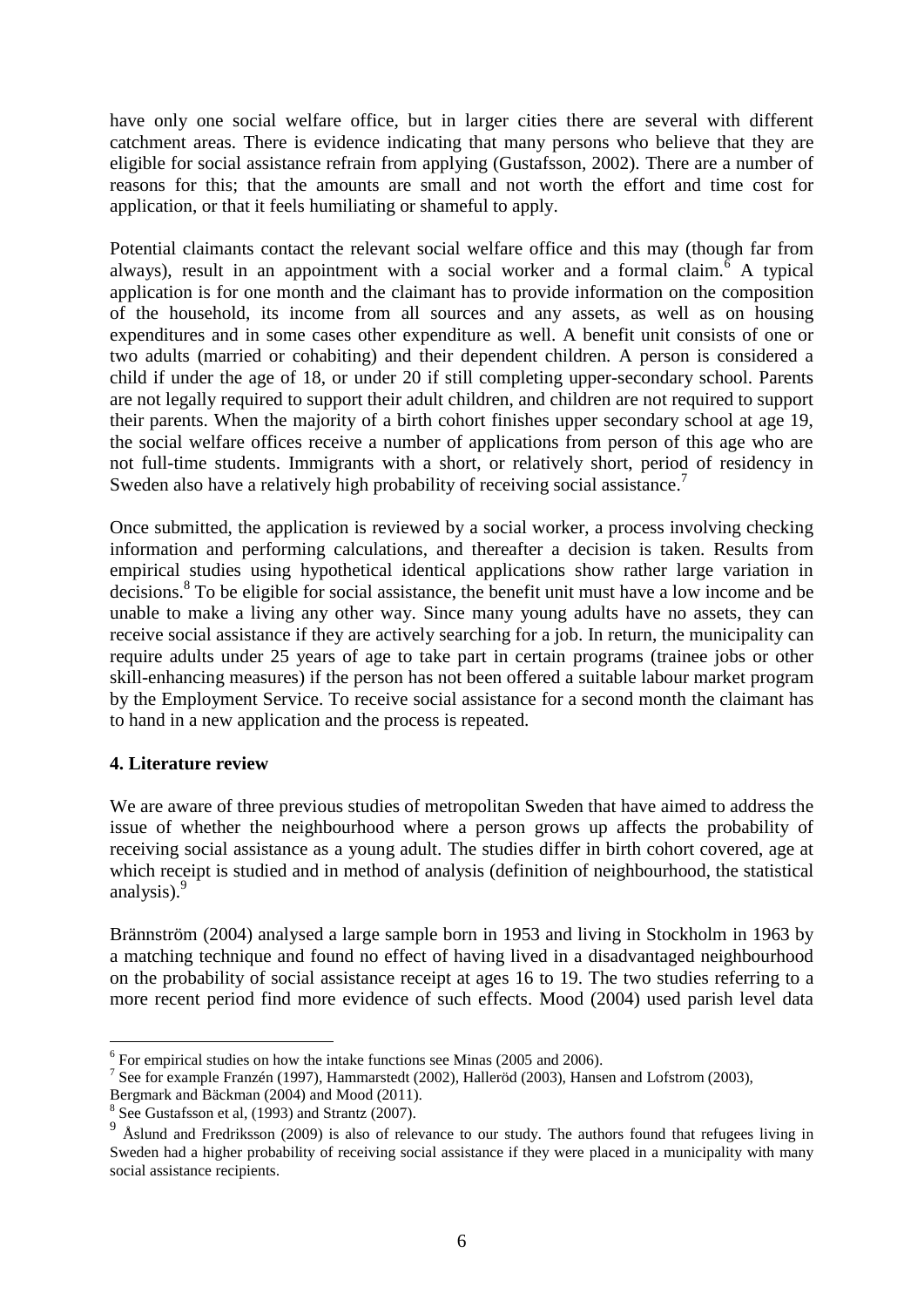relating to 1990 to 1999 for the city of Stockholm and analysed inflow as well as outflow rates for persons aged 20 to 25 using fixed-effect regression models. Her results indicate that the higher the proportion of people in the parish receiving social assistance, the higher the percentage of non-recipients who enter receipt. Brännström (2012) followed a very large sample of persons born in 1977 to 1979 in Sweden's three metropolitan areas during a twelve year period. This study used a hurdle regression framework to analyse how neighbourhoods, as classified into six categories, affect the probability of subsequent social receipt as well as the number of months of receipt. Bivariate analysis indicated a strong relation between the type of neighbourhood and subsequent receipt but most of the relation disappeared when parental characteristics were entered into the model.

Our study uses the same database as Brännström (2012) but there are potentially important differences. First, we follow individuals until the ages of 19 to 21. We consider these to be the ages when possible effects of the neighbourhood in which the person was living at age 16 can be assumed to be largest. Second, unlike Brännström (2012), we include the percentage of households in the neighbourhood receiving social assistance as an explanatory variable, and do not merely rely on a broad classification of neighbourhoods into a small number of categories. Third, our statistical analysis is conducted separately for the majority population and for visible immigrant minorities. These three differences combined mean that we can expect to find stronger neighbourhood effects. A fourth difference is that we study the 1985 birth cohort.

In addition to possible neighbourhood effects, we also want to study the extent to which social assistance receipt in the parental home is associated with social assistance receipt as an adult. We are aware of three studies that have addressed the issue of intergenerational links in social assistance receipt for Sweden. Stenberg (2000) studied the birth cohort of 1953 growing up in Stockholm and their receipt of social assistance during the years 1982 and 1983. The results indicate that receipt of social assistance is transmitted across generations even after controlling for several other parental characteristics.

Ringbäck Weitoft et al (2008) studied a large national cohort and related receipt of social assistance at ages 25 to 26 in 2002 to a number of parental variables measured in 1990-1992, including the duration of social assistance receipt. They found that the odds of social assistance receipt increased with the duration of parental receipt, a relation which could be causal or due to factors correlated with both parental and child receipt. Edmark and Hanspers (2011) used a sibling difference method in order to control for unobserved family heterogeneity. It was applied to a small national sample of siblings with an eight-year difference in age. The results indicate that while social assistance receipt is highly positively correlated across generations conditioned on a large set of household variables, there is no support for a causal effect of parents' social assistance use on social assistance use by the offspring.

#### **5. Research area and definition of neighbourhood**

Of Sweden's approximately nine million inhabitants, 3.3 million live in the three metropolitan regions. The Stockholm metropolitan region, including and surrounding the capital, is the most populous. In this study, 24 municipalities (city level units) are included in this region. The second largest, the Gothenburg metropolitan region includes eight municipalities. The smallest metropolitan region consists of the city of Malmö and eight neighbouring municipalities. The population studied in this paper is persons born in 1985 who lived in one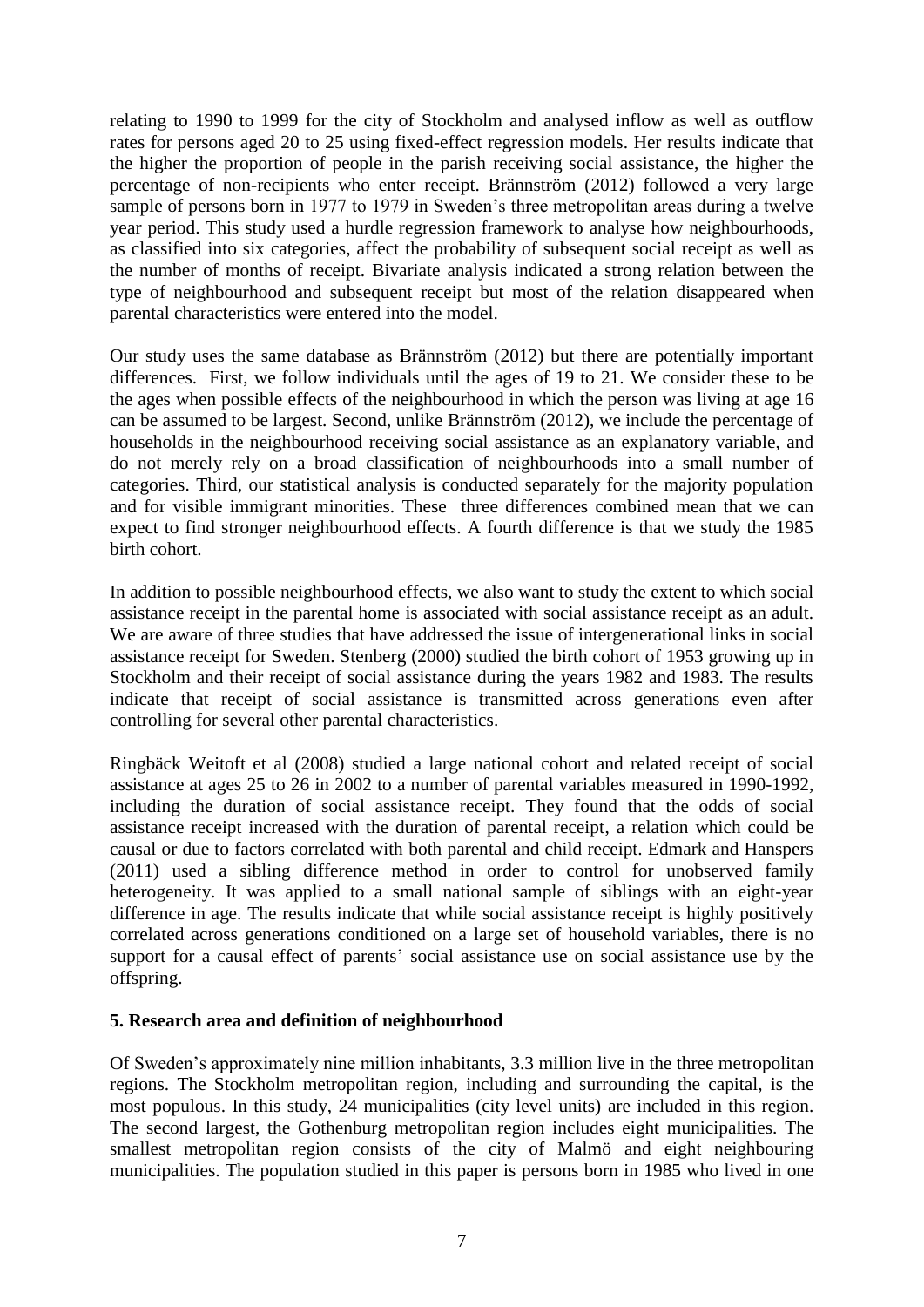of the three metropolitan areas in 2001. Some preliminary analysis indicates that issues of residential segregation are rather similar in the three regions, and we therefore pool individuals living in the three regions in the statistical analysis.

In this study we use a definition of "neighbourhood" which has been constructed for research purposes. Unlike definitions used in some earlier Swedish studies, it is identical for all three regions studied. It has been previously used for mapping how residential segregation has developed (National Board of Health and Social Welfare, 2010). The neighbourhoods usually have a population of between 4 000 and 10 000 inhabitants (for details, see Biterman ed., 2007). We focus on urban neighbourhoods and have excluded rural neighbourhoods and neighbourhoods with fewer than 500 observations.

In the data, neighbourhoods are classified by socio-economic and ethnic type. Each classification includes eight different levels from "very rich in resources" to "very poor in resources" and from "very homogenous Swedish population" to "very large concentration of visible immigrants". We have crossed these dimensions after reducing the number of levels. Some of the resulting categories were pooled because they did not include a sufficient number of observations or omitted because there were no such neighbourhoods ("rich neighbourhood with a concentration of ethnic minority households" and "poor neighbourhood with a concentration of natives"). This left us with seven categories.

### /Figure 1 about here/

Figure 1 shows that persons born in 1985 in the majority population and the visible minority immigrant population were distributed rather differently across the seven categories of neighbourhoods in 2001. Nearly two-thirds of the 16-year-olds from the majority population lived in neighbourhoods with an average income above the mean, as compared with only about 16 percent of those from the "visible minority population". While less than eight percent of the majority population lived in poor neighbourhoods, the corresponding was the case for as many as half of the visible minority population.

# /Figure 2 about there/

Our data allows us to compare at age 16, the 1985 birth cohort with that of 1974, in order to see how residential segregation has changed.<sup>10</sup> Figure 2 shows that the proportion of 16-yearolds in the three metropolitan areas who are from visible minority households increased from 8 to 19 percent during the decade from 1990 to 2001. The comparatively high concentration of visible immigrant minorities in some types of neighbourhoods is a new phenomenon. Figure 2 also shows that this change meant drastic increases of visible immigrant minorities in neighbourhoods where the concentration of visible minority immigrants was already large.

From the data, we also calculate neighbourhood characteristics based on all households in the neighbourhood. Of particular interest is the rate of social assistance receipt (among all persons) in the neighbourhood. We also compute the share of children in the neighbourhood population, measures of education as well as the proportion of households with more than one adult present.

/Figure 3 about here/

<u>.</u>

 $10$  Biterman et al (2008) show that segregation among children measured by parental income increased between 1990 and 2002.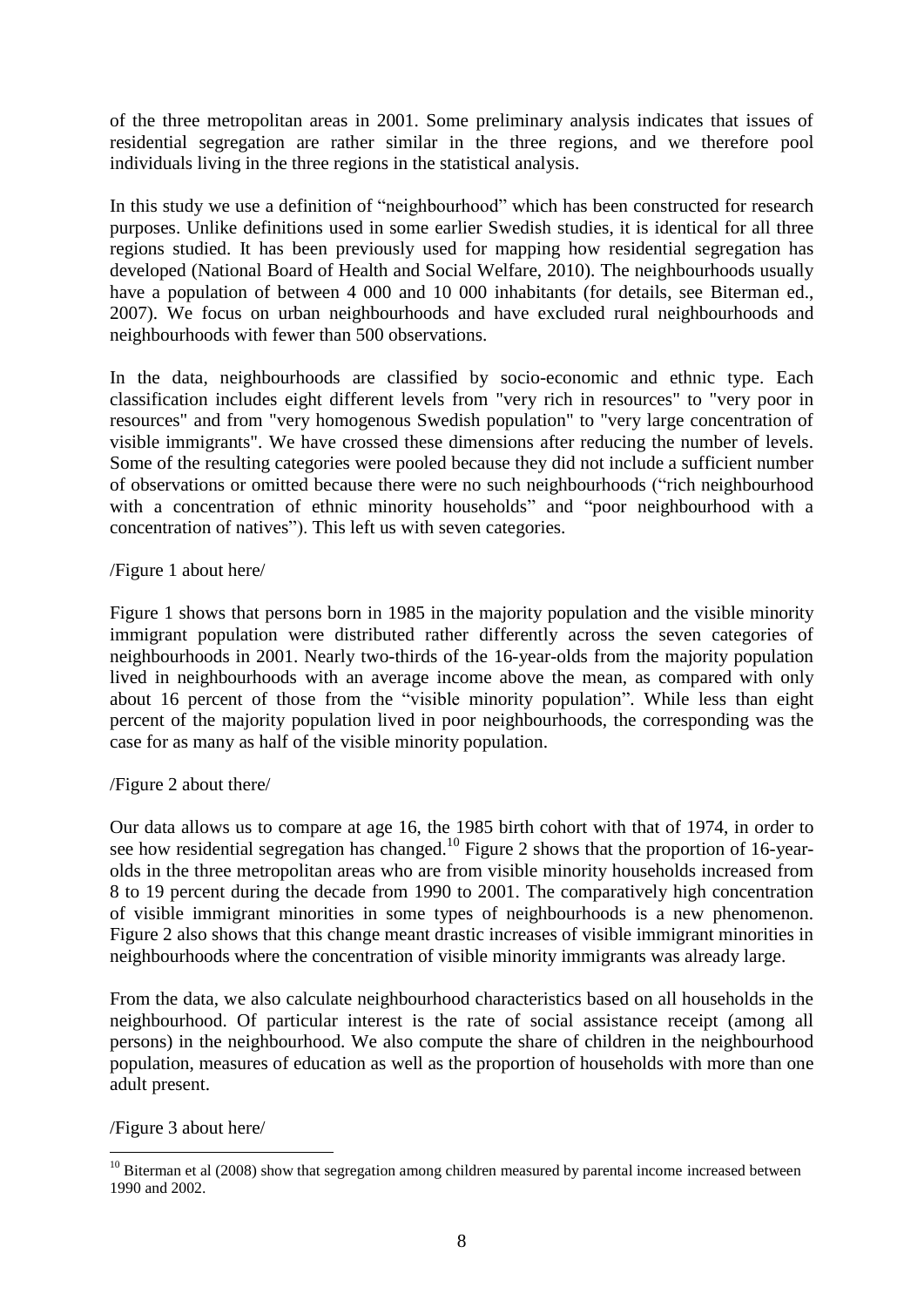Figure 3 shows the percentage of 16-year-olds in different types of neighbourhoods who lived in households receiving social assistance in 2001. As the figure indicates, the proportion was far larger for "visible minority" youth than for the majority population. As might be expected, the proportion is lowest in rich neighbourhoods with a mainly native population and highest in poor neighbourhoods with a high concentration of visible minorities. In the latter, almost half of all young adults belonging to the visible minority population lived in a household receiving social assistance in their teens.

### **6. Samples**

The individual data we work with comes from various registers at Statistics Sweden. It covers all individuals who were born in 1985 and who lived in one of the three Metropolitan areas in 2001. Parental information refers to year 2001. <sup>11</sup> As social assistance receipt is much more frequent among households with immigrant background we divide the sample into two; one sample containing those with parents born in Sweden, Europe other than southeast Europe, Anglo-America or Oceania ("the majority population", 24 582 observations), and one of those with parents born in southeast Europe, Africa, Latin America or Asia ("visible minorities", 5 930 observations). We follow all young adults during ages 19 to 21 irrespective of domicile as long as they remain within Sweden. The only attrition is the small number of persons who emigrated or died.

#### /Table 2 about here/

Table 2 lists the main variables used and their means for the two samples. Quartile income refers to equivalent disposable income of all Swedish households that included a child born in 1985.<sup>12</sup> As mentioned, characteristics of the background households refer to 2001. Disposable income includes wages, capital income and transfer income, all net-of-tax. While only 15 percent of the 16-year-olds in the majority sample had a parental household in the first income quartile, this was the case for as many as 61 percent of the visible minority sample. We find that only 4 percent of the 16-year-olds in the majority population sample lived in households receiving social assistance, but as many as 35 percent in the visible immigrant sample. Parental education is coded in eight levels plus a variable indicating that no information is available. In the majority sample, 51 percent had at least one parent with post-secondary education, but only 28 percent in the visible minority sample. In the majority sample 86 percent had completed upper-secondary school, when aged 21, while the corresponding proportion for the visible minority sample was 76 percent.<sup>13</sup> Very few in our samples had become parents before the age of 21.

We also use a variable indicating whether there was one adult woman or man, but not two adults, present in the household.<sup>14</sup> For both populations we include dummies indicating parents' region of birth and for the visible immigrant minority also dummies for years since

1

 $11$ The "parental household" includes the child, and the parent or parents, registered at the same address as the child. If the child lives with one parent and he/she is married or cohabitates and has a child with a new partner, he/ she is also included, but only if they have a child.

 $12$  For details on equivalence scale see the documentation for the Lisa data base:

http://www.scb.se/statistik/\_publikationer/AM9901\_1990I09\_BR\_AM76BR1104.pdf

 $13$  Compulsory school in Sweden is 9 years and starts at the age of 7. The majority of teenagers continue to upper-secondary school which is three years.

See, however, note 12, above.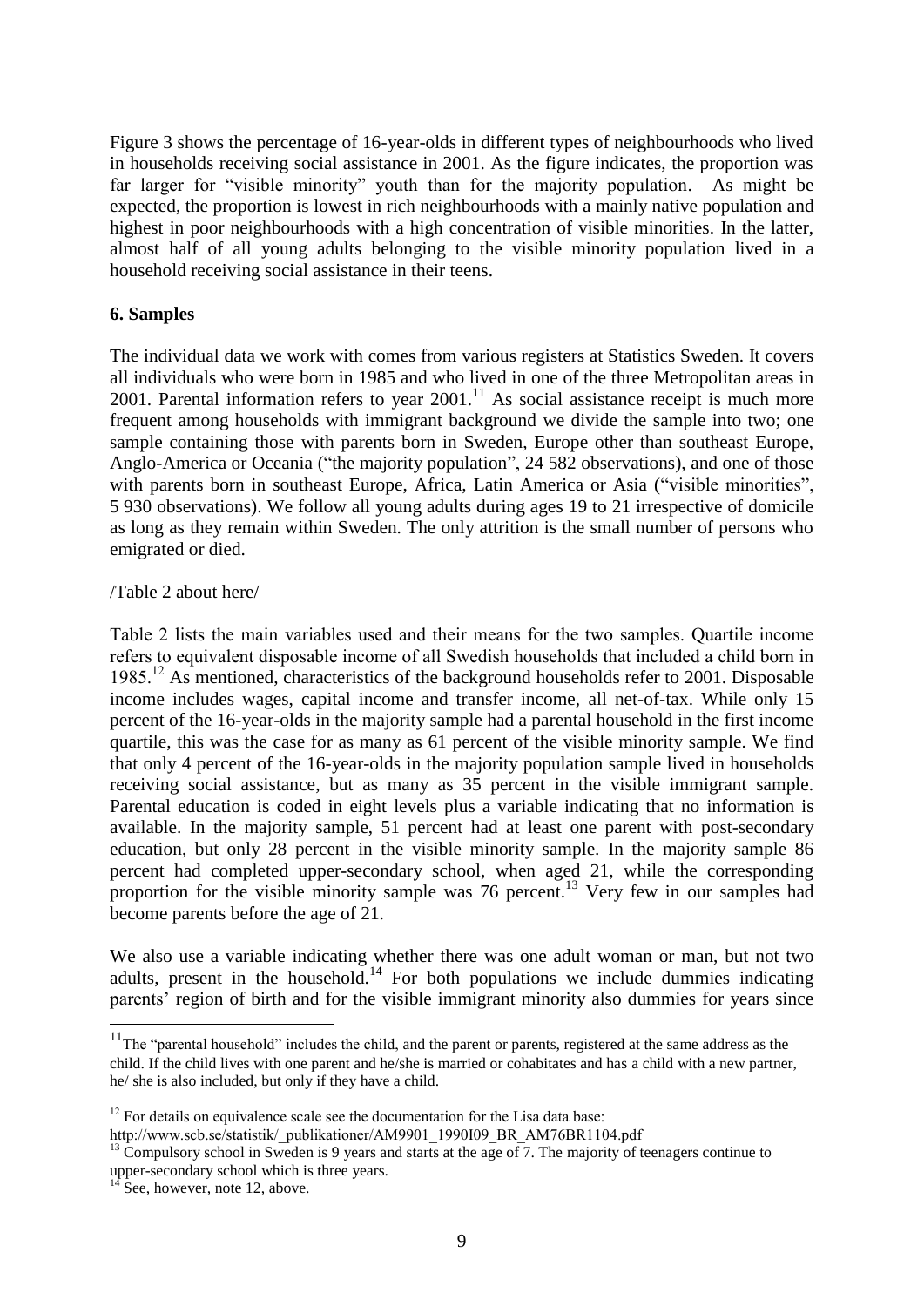immigration. Just under half of visible minority children have parents born in the Middle East or North Africa while the other half has parents from a wide range of regions. There is considerable variation in years since the family's immigration.<sup>15</sup>

### **7. Results**

The proportions of young adults receiving social assistance in the two samples are shown in Table 3. At age 19, eight percent of the majority population sample received social assistance, at age 20, nine percent and at age 21, seven percent. In the visible minority sample the percentages were much higher, with a maximum of 34 percent at age 19. Not more than three percent of the majority sample received social assistance each year between age 19 and 21,while as many as 14 percent received social assistance during for at least one of those three years. By contrast, 17 percent of the visible minority sample received social assistance during all three years while almost half received it at least once while aged 19 to 21. Figure 4 shows that, as expected, rates of receipt among young adults vary substantially by type of neighbourhood and for those who grew up in one category of neighbourhoods they are higher among visible minorities than among the majority.

/Table 3 about here/

/Figure 4 about here/

To see whether these relations can be attributed to differing parental characteristics, we estimated logistic regression models. We define the outcome variable "social assistance receipt" as equal to 1 if the young adult had received social assistance for at least one month during each year when aged 19, 20 or 21. Thus, receipt requires some persistence.<sup>16</sup> We work with three specifications. The first includes household and individual characteristics, the second adds six dummies indicating in which category of neighbourhood the young adult grew up in, and in the third we also add characteristics measured at the neighbourhood level. Of particular interest is whether the proportion receiving social assistance in the neighbourhood is positively related to the probability of receipt as a young adult. Estimates for the majority population are reported in Table 4 and for the visible migrant minority population in Table 5.

/Table 4 about here/

/Table 5 about here/

1

First we comment on estimates for individual characteristics with an emphasis on those from the full model. We find that if the young adult had completed upper-secondary education at

<sup>&</sup>lt;sup>15</sup> Disaggregation of the samples by category of neighbourhood shows some relations worth comments. Visible minority households that live in rich or above average income neighbourhoods have lower household income than majority parents living in the same category of neighbourhood. In the majority population it is more common to live with one parent only, in cases where the household resides in a poor neighbourhood (table available from authors on request).

<sup>&</sup>lt;sup>16</sup> Results from sensitivity analyses indicate small differences in results when we had defined the dependent variable as receipt in one or two of the three years. The same is the case when we restrict the sample to young adults who have lived in a specific neighbourhood for at least 4 years.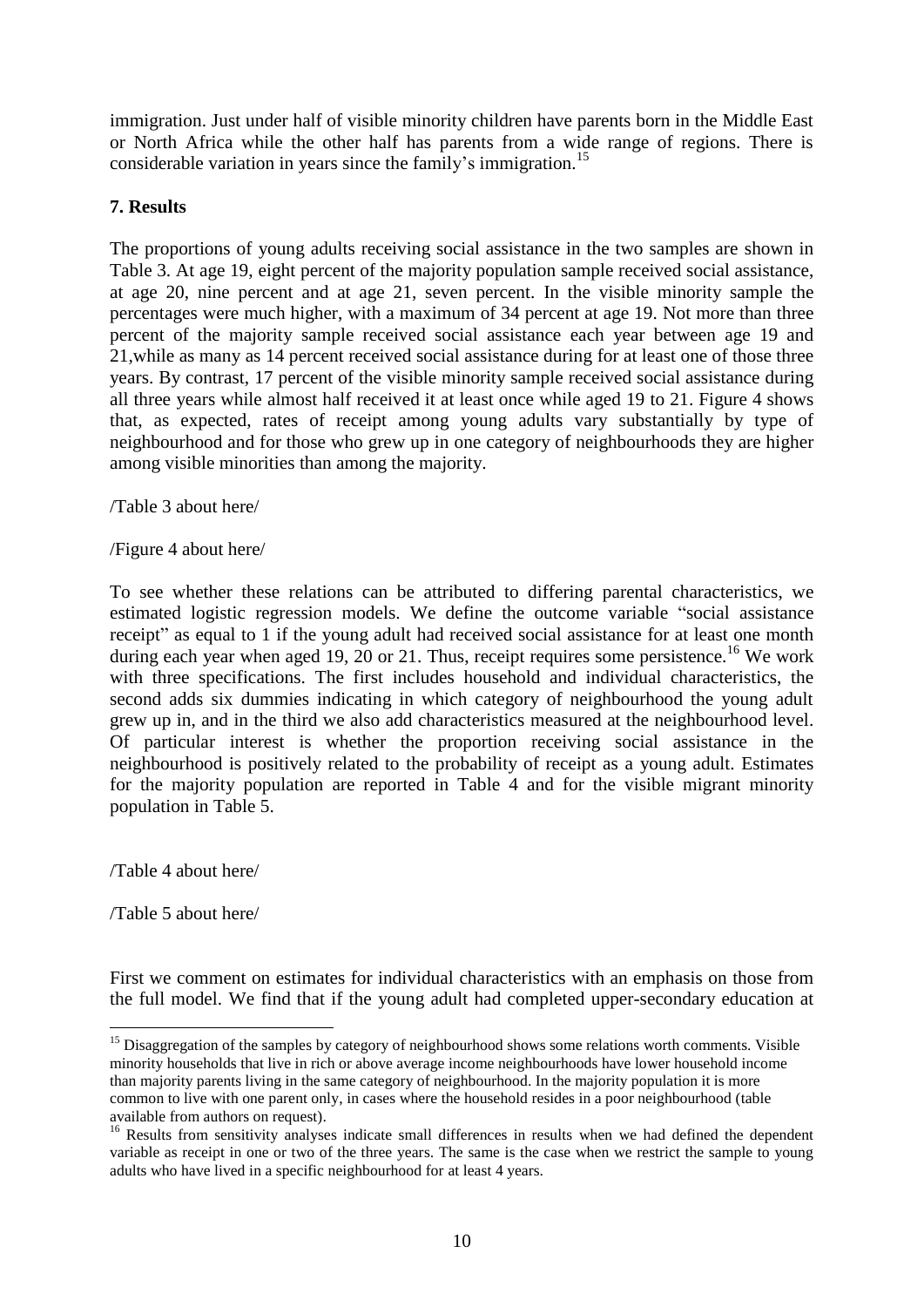age 19, the probability of social assistance receipt is reduced to about one-fourth in the majority population and to approximately half in the visible minority population. By contrast, having become a young mother (in both populations) or a young father (in the visible minority population) clearly increases the probability of receipt. These results are similar across specifications as are the results on how parental characteristics affect receipt. In both populations we find that the presence of two adults in the parental household reduces the probability of social assistance receipt relative to one adult present. There are also clear negative relations between parental income and social assistance receipt as young adults, while receipt of social assistance by the parental household increases the odds of receipt as a young adult by five or six times. This is consistent with findings from previous studies on intergenerational links in social assistance receipt surveyed in Section 4.

For the majority population we also find that a parent with a long education reduces the probability of receipt, but for the visible minority population there is no significant effect. A factor that does matter for this group is years since the family immigrated. This finding is consistent with what previous studies have found (see footnote 8).

The second specification included dummies for neighbourhood type. For the majority population, we find a clear picture showing that in the neighbourhoods that are more prosperous and where fewer immigrants live, the probability of social assistance receipt is lower, but this is not the case for the visible minority population. This is consistent with Mood (2004) and Brännström (2011). However, in the third specification which includes specific neighbourhood characteristics, none of the odds-ratios associated with the broad neighbourhood categories differ significantly from one at the 5-percent level. Instead the probability of receipt of social assistance as a young adult significantly increases with a higher rate of receipt in the neighbourhood. According to the point estimate, a difference of 10 percentage points in social assistance receipt in the neighbourhood implies a difference in probability of receipt for a young adult of 4 percent, a far from trivial number.

#### /Figure 5 A, B, C about here/

In order to illustrate how the proportion of social assistance receipt in the neighbourhood affects the probability of receipt as young adults, we have calculated predicted probabilities, shown in Figure 5. We have first chosen three sets of individual and household characteristics such that one of them (individual A) is associated with a low probability of receiving social assistance and one (individual C) with a high probability. The third (individual B) has the characteristics common in the joint sample. Then we attributed different ethnic backgrounds to individuals with these characteristics and predicted their probabilities of receiving social assistance at ages 19, 20 and 21 as the percentage of recipients in the neighbourhood varies from 1 to 60 percent (the minimum and maximum observed in our data).

As Figure 5 shows, for individual A, varying the proportion of social assistance receipt in the neighbourhood between 1 and 10 percent makes virtually no difference to the predictions. However, when the majority of the population in the neighbourhood receives social assistance the probabilities are higher and increase clearly by rate of receipt in the neighbourhood. This is in contrast with the pattern for person C for whom the predicted probability of receipt varies substantially by rate of receipt in the neighbourhood when the rate is low. At higher rates of receipt in the neighbourhood the predicted probability of receipt is already so high that there is little room for additional increases. Figure 5 also shows that when other parental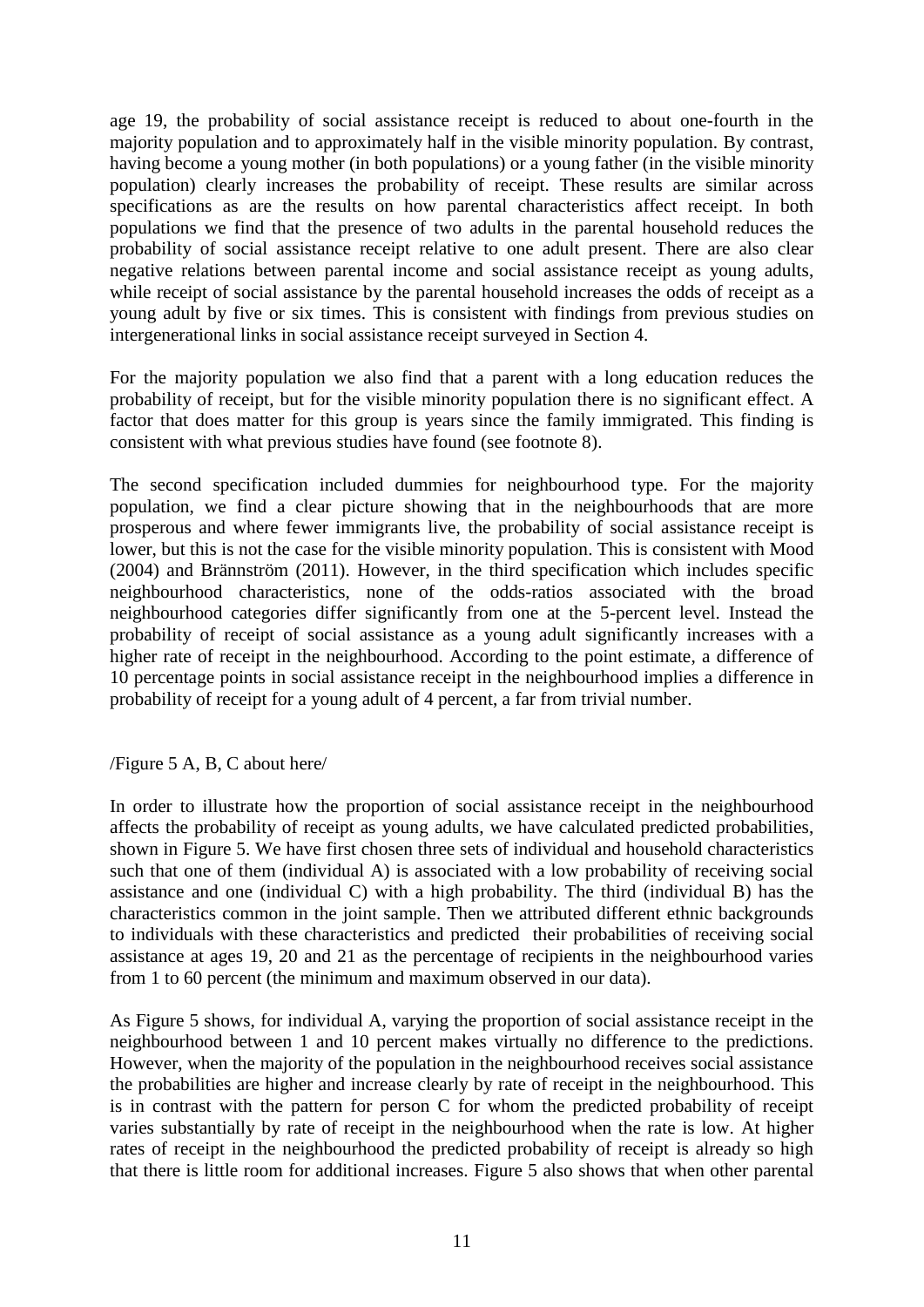and individual characteristics are the same value, the predicted probabilities of receipt are similar in the majority population and for visible minority youth with a relatively long period of residence in Sweden. Figure 5 also shows that individual characteristics have larger effects for the majority sample than for the visible minority, i.e. the differences between individuals A and C are larger among the majority population. For the "average" individual (B) it is clear that individual receipt varies strongly by receipt of social assistance in the neighbourhood. A majority individual B goes from about 2 percent probability of receiving social assistance if receipt is low in the neighbourhood to about 15 percent if it is high. For a newly arrived immigrant the predicted probabilities vary from 4 percent to nearly one-third.

A recent study (Lindbeck et al. 2011) attributes differences in utilisation of sickness benefits between different areas in Sweden to differences between local social norms or "benefit cultures". We would hesitate to draw such conclusions for social assistance. Alternative interpretations are differences in information on eligibility conditions for social assistance across neighbourhoods, as well as differences in how the local welfare state (municipalities and social welfare offices) are functioning. Thus, more research is needed to better understand why probabilities of social assistance receipt are influenced by the neighbourhood rate of social assistance receipt.

# **8. Conclusions**

This study addresses the issue of whether the probability of receiving social assistance as a young adult varies according to the neighbourhood where a young person grew up within the Stockholm, Gothenburg and Malmö regions in Sweden. The study also aims to throw light on to what extent parents' receipt of social assistance, other parental characteristics, the education of the young adult, as well as the young adult's being a parent her- or himself can affect the probability of social assistance receipt as a young adult. Our sample is of individuals born in 1985 and receipt was observed during the age 19 to 21. Parents are not obliged to support children of these ages and many enter social assistance for the first time. As social assistance receipt is more frequent among visible immigrants than among the majority we have estimated logistic regressions separately for the two populations. Neighbourhoods were characterised by a classification taking income and the proportion of visible immigrants into account, but we also included specific neighbourhood characteristics such as the rate of social assistance receipt in the neighbourhood.

A main result from the study is that a higher rate of social assistance receipt in the neighbourhood is associated with a substantially higher probability of receiving social assistance as a young adult. This applies both to the majority population and the visible minority. There may be several reasons behind a positive link between the frequency of social assistance receipt in the neighbourhood and the probability of receipt for a young adult. They include how well information on eligibility is spread among young adults, reluctance towards applying, as well as the possibility that applications are processed differently by different local welfare offices. We have also found that not having completed upper-secondary education as well as having become a mother at a young age sizeably increases the probability of receipt.

Another main result from this study is that young adults are more likely to receive social assistance if the household in which they grew up received assistance. This applies both to the majority population and the visible immigrant population. Such a relation should not necessarily be interpreted as causal, however. The probability of social assistance receipt as a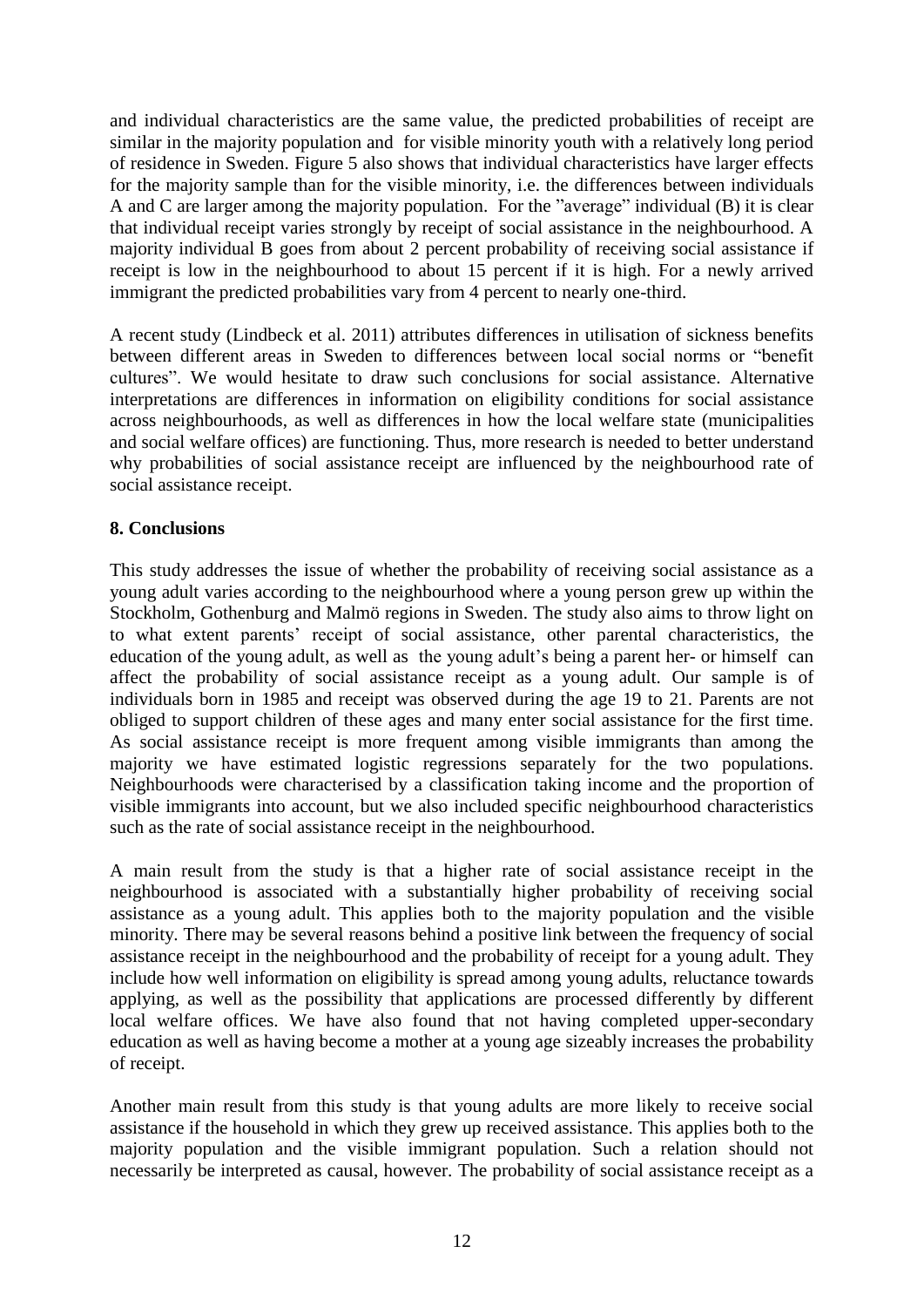young adult is also higher in cases where there was only one adult in the parental home and where household income was low. This is not surprising. Many people find it degrading to receive social assistance and the conditions for eligibility may include divesting oneself of assets such as a car. Parents with low income - in particular parents who need social assistance themselves - are less likely to have the means to help their children avoid it. Finally, a long parental education decreases the probability of receipt within the majority population, but not for visible minority young adults. Among the latter, the probability decreases by length of time since the family's immigration.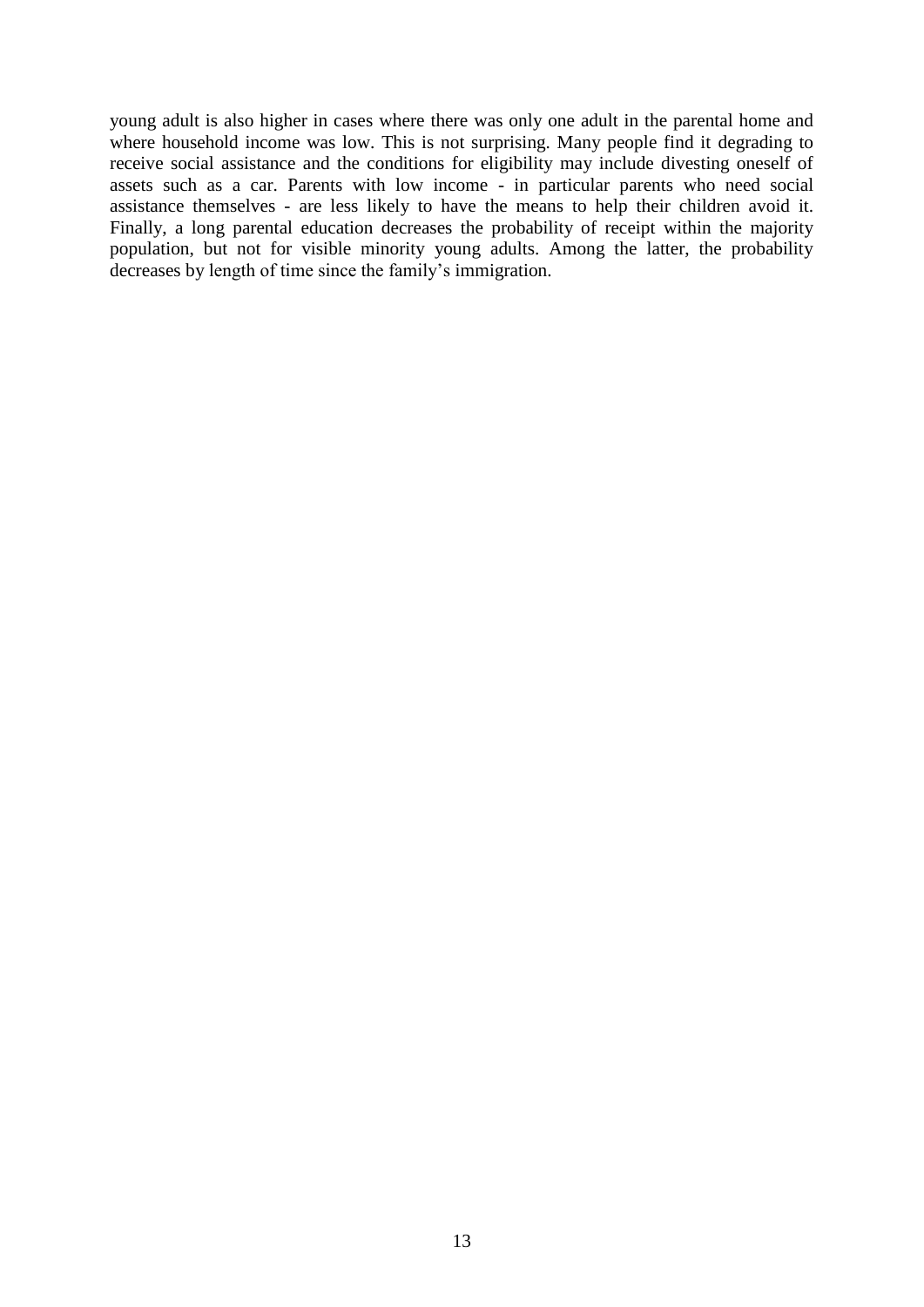# **References**

Ahmed, A. and Ekberg, J. (2009) "Fältexperiment för att studera etnisk diskriminering på den svenska arbets- och bostadsmarknaden", Socialvetenskaplig Tidskrift, 16, (2), 105 – 122.

Albertini, M. and Kohli, M. (2012) "The Generational Contract in the Family: An Analysis of Transfer Regimes in Europe", European Sociological Review, Advance Access published July 6, 2012.

Åslund, O. and Fredriksson, P. (2009) "Peer Effects in Welfare Dependence. A Quasi-Experimental Evidence", Journal of Human Resources, 44, 798 – 825.

Åslund, O., Hensvik, L. and Nordström Skans, O. (2009)"Seeking Similarity: How Immigrants and Natives Manage at the Labor Market", Institute for the study of Labour, Discussion Paper no 4640.

Bengtsson, T., Lundh, C., and Scott, K. (2005)"From Boom to Bust: The Economic Integration of Immigrants in Post-war Sweden" Chapter 2 in Zimmermann, K.F. (Ed) European Migration. What Do We Know?, Oxford: Oxford University Press.

Bergmark, Å. and Bäckman, O. (2004) "Stuck with Welfare? Long-term Social Assistance Recipiency in Sweden", European Sociological Review, 20 (5), 425 – 443.

Biterman, D. (2007) (ed) "Social Report 2006. The National Report on Social Conditions in Sweden", International Journal of Social Welfare, 16, Supplement 1.

Biterman, D., Gustafsson, B and Österberg, T. (2008) "Economic and Ethnic Polarisation among Children in Sweden's Three Metropolitan Areas", Schmollers Jahrbuch / Journal of Applied Social Science Studies. 128, 121-152.

Björnberg, U. and Latta, M. (2007) "The Roles of the Family and the Welfare State – The Relationship between Public and Private Financial Support in Sweden", Current Sociology, 55, 415-445.

Brännström, L. (2004) "Poor Places, Poor Prospects? Counterfactual Models of Neighbourhood Effects on Social Exclusion in Stockholm, Sweden", Urban Studies, 41, 2515-2537.

Brännström, L. (2012) "Neighbourhood Effects on Young People's Future Living Conditions: Longitudinal Findings from Sweden", International Journal of Social Welfare, , 21, 325-337.

Durlauf, S. (2004) "Neighbourhood Effects", in Henderson, J V and Thisse, J F (ed) Handbook of Regional and Urban Economics, vol 4, Amsterdam: North Holland.

Edmark, K. and Hanspers, K. (2011) "Is Welfare Dependency Inherited? Estimating the Causal Welfare Transmission Effects Using Swedish Siblings Data", Uppsala: Institute for Labour Market Policy Evaluation. Working Paper 2011:25.

Franzén, E. (1997) "Invandrare och socialbidrag", Socialvetenskaplig Tidskrift, 4, 279 – 304.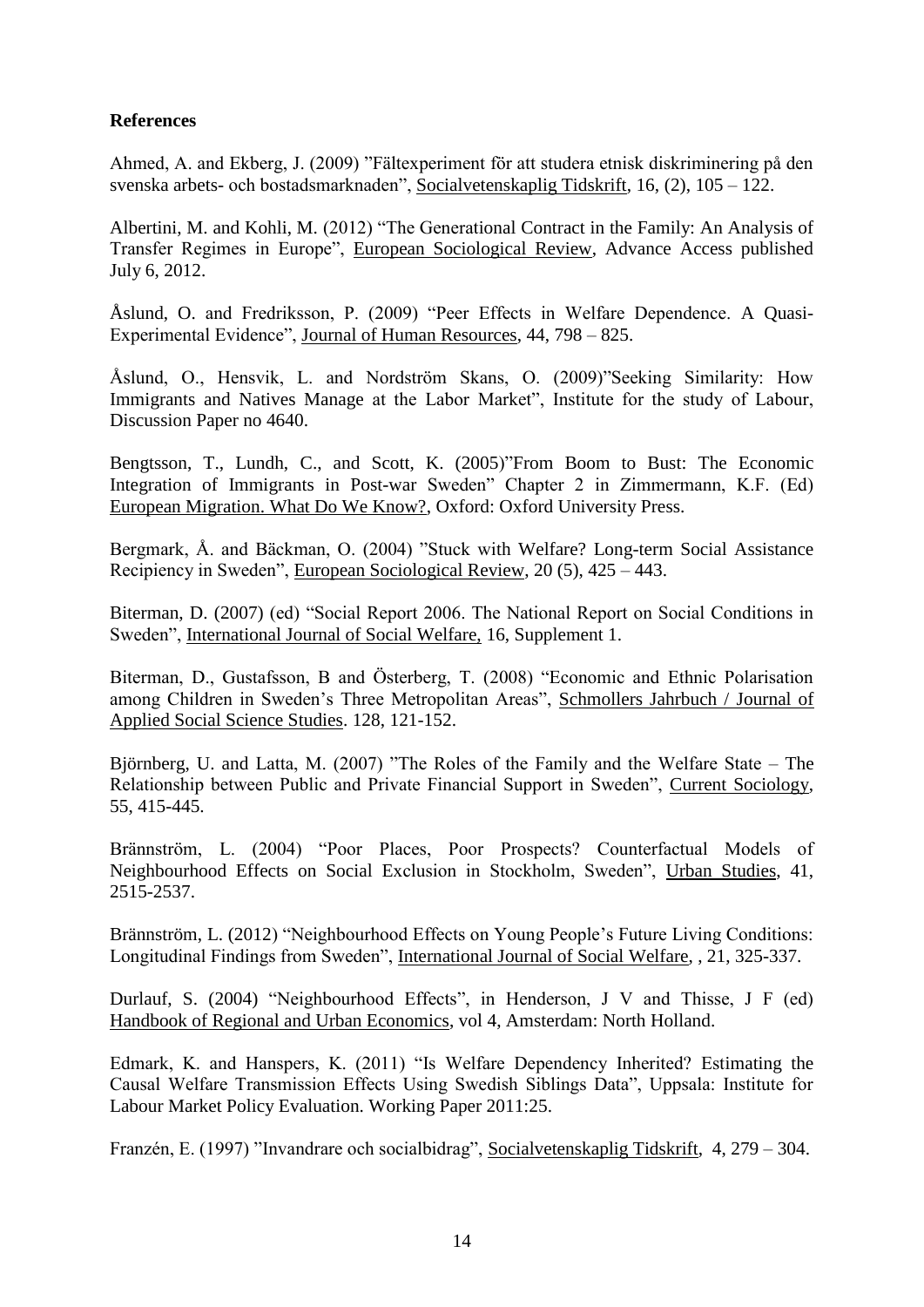Franzén, E, and Kassman, A. (2005) "Long-term Labour-market Consequences of Economic Inactivity during Young Adulthood: A Swedish Cohort Study", Journal of Youth Studies, 8,  $(4)$ ,  $403 - 424$ .

Fritzell, J. and Lennartson, C. (2005) "Financial Transfers between Generations in Sweden" Ageing and Society,  $25$ ,  $1 - 18$ .

Galster, G. (2008) "Quantifying the Effects of Neighbourhood on Individuals: Challenges, Alternative Approaches, and Promising Directions", Schmoller's Jahrbuch. Journal of Applied Social Science Studies, 128, 7 – 48.

Gustafsson, B. (2002) Assessing Non-use of Social Assistance", European Journal of Social Work, 5, (2) 149 - 158.

Gustafsson, B., Hydén, L -C. and Salonen, T. (1993) "Decision-making on social assistance in major cities in Sweden", Scandinavian Journal of Social Welfare, 2, 197 - 203.

Gustafsson, B and Zhang, J. (2006) "Earnings of Immigrants to Sweden 1978-1999", International Migration, 44, 79 – 117.

Halleröd, B. (2003) "Varför får folk socialbidrag? Analys av socialbidragstagandets bestämningsfaktorer", Socialvetenskaplig Tidskrift, 10 (2/3) 238 – 266.

Hammarstedt, M. (2009) "Assimilation and Participation in Social Assistance among Immigrants", International Journal of Social Welfare, 18 (1), 85 – 94.

Hansen, J. & Lofstrom, M. (2003) "Immigrant Assimilation and Welfare Participation.", Journal of Human Resources, XXXVIII, 74 - 98.

Iacovou, M. and Skew, A. (2010) " Household Structure in the EU", in Atkinson, A. and Marlier, E. (eds) Income and Living Conditions in Europe, Luxembourg: Eurostat.

Johansson, M. and Palmer, E. (2010) "The Dynamics of Poverty in the Swedish Welfare State – A Study of Labour Force Debutants in Hard and Easy Times", in Saunders, P. and Sainsbury, R. (eds) Social Security, Poverty and Social Exclusion in Rich and Poorer Countries, Antwerp, Oxford, Portland: Intersentia. International Studies on Social Security, Volume 16.

Lindbeck, A., Palme, M. and Persson, M. (2011) "Sickness Absence and Local Benefit Cultures", Institute for the Study of Labor, Discussion Paper No 6245.

Machin, S. (2009) "Education and Inequality" in Salverda, W., Nolan, B. and Smeeding, T. (Eds) (2009) The Oxford Handbook of Economic Inequality, Oxford: Oxford University Press.

Manski, Charles F., "Identification of Endogenous Social Effects: The Reflection Problem," Review of Economic Studies, LX (1993), 531-542.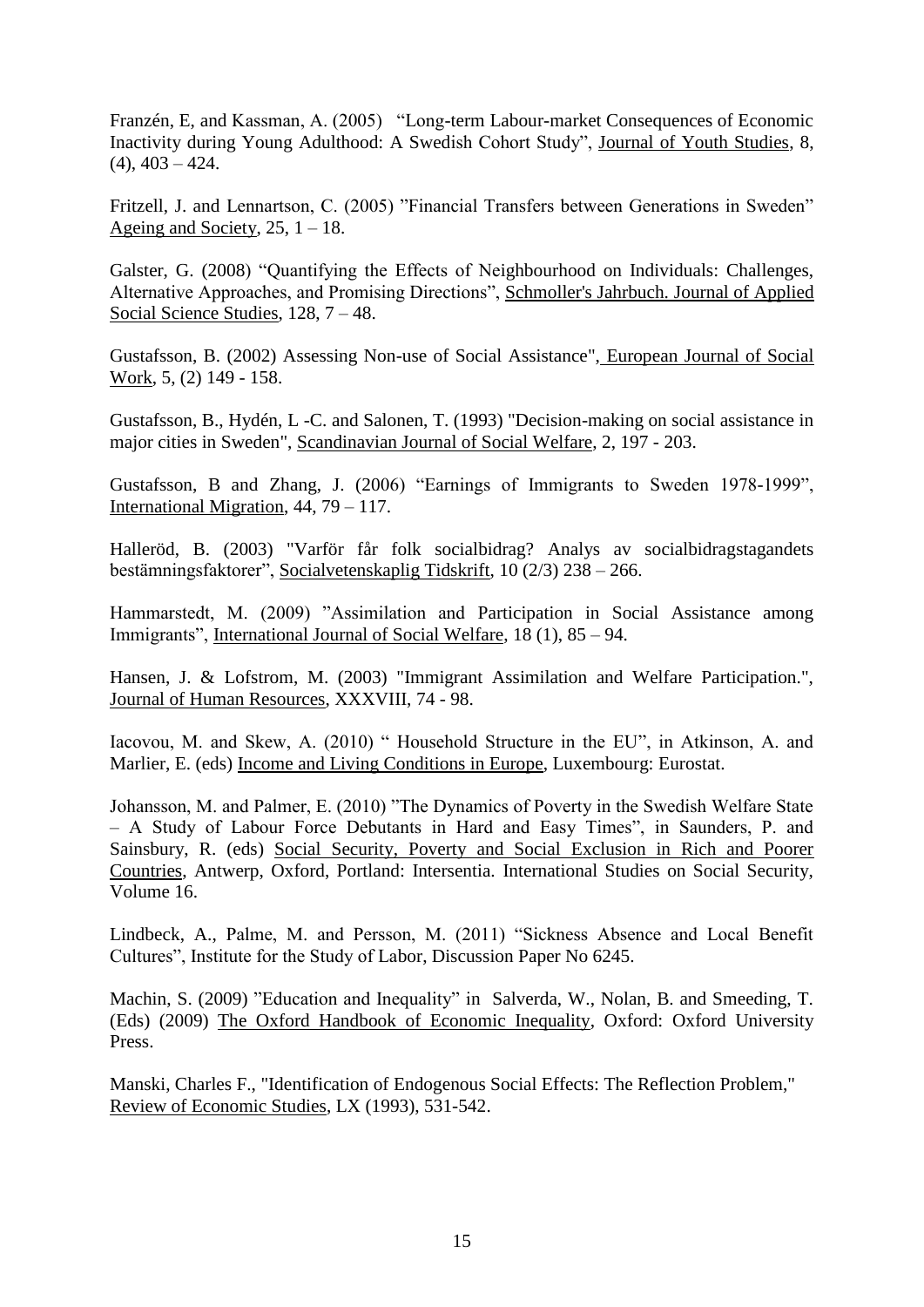Minas, R. (2005) "Shifting the Wheat from the Chaff – The Organization of Telephone Intake and the of Social Assistance Inquires in Sweden", European Journal of Social Work, 8 (2),  $145 - 164.$ 

Minas, R. (2006) "Intake strategies: Organising the intake of new social assistance inquiries", International Journal of Social Welfare, 15 (1), 63 – 74.

Mood, C. (2004) "Social Influence Effects on Social Assistance Recipiency", Acta Sociologica, 47, 235 – 251.

Mood, C. (2011) "Lagging Behind in Good Times: Immigrants and the Increased Dependence on Social Assistance in Sweden", International Journal of Social Welfare, 20, 55-65.

National Board of Health and Social Welfare (2010) Social Rapport 2010, Stockholm

Rooth D. and Ekberg J. (2003) "Unemployment and Earnings for Second Generation Immigrants in Sweden: Ethnic Background and Parent Composition", Journal of Population Economics, 16: 4, pp. 787-814.

Ringbäck, Weitoft, G., Hjern, A., Batljan, I. and Vinnerljung, B. (2008) "Health and Social Outcomes among Children in Low-income Families and Families Receiving Social Assistance – A Swedish national cohort study", Social Science and Medicine, 66, 14 – 30.

Stenberg, S-Å (2000) "Inheritance of Welfare Recipiency: An Intergenerational Study of Social Assistance Recipiency in Post-war Sweden", Journal of Marriage and the Family, 62, 228-239.

Stranz, H. (2007) Utrymme för variationer: - Om prövning av socialbidrag, Stockholm: Stockholms Universitet, Institutionen för Socialt Arbete, Rapporter i socialt arbete 119.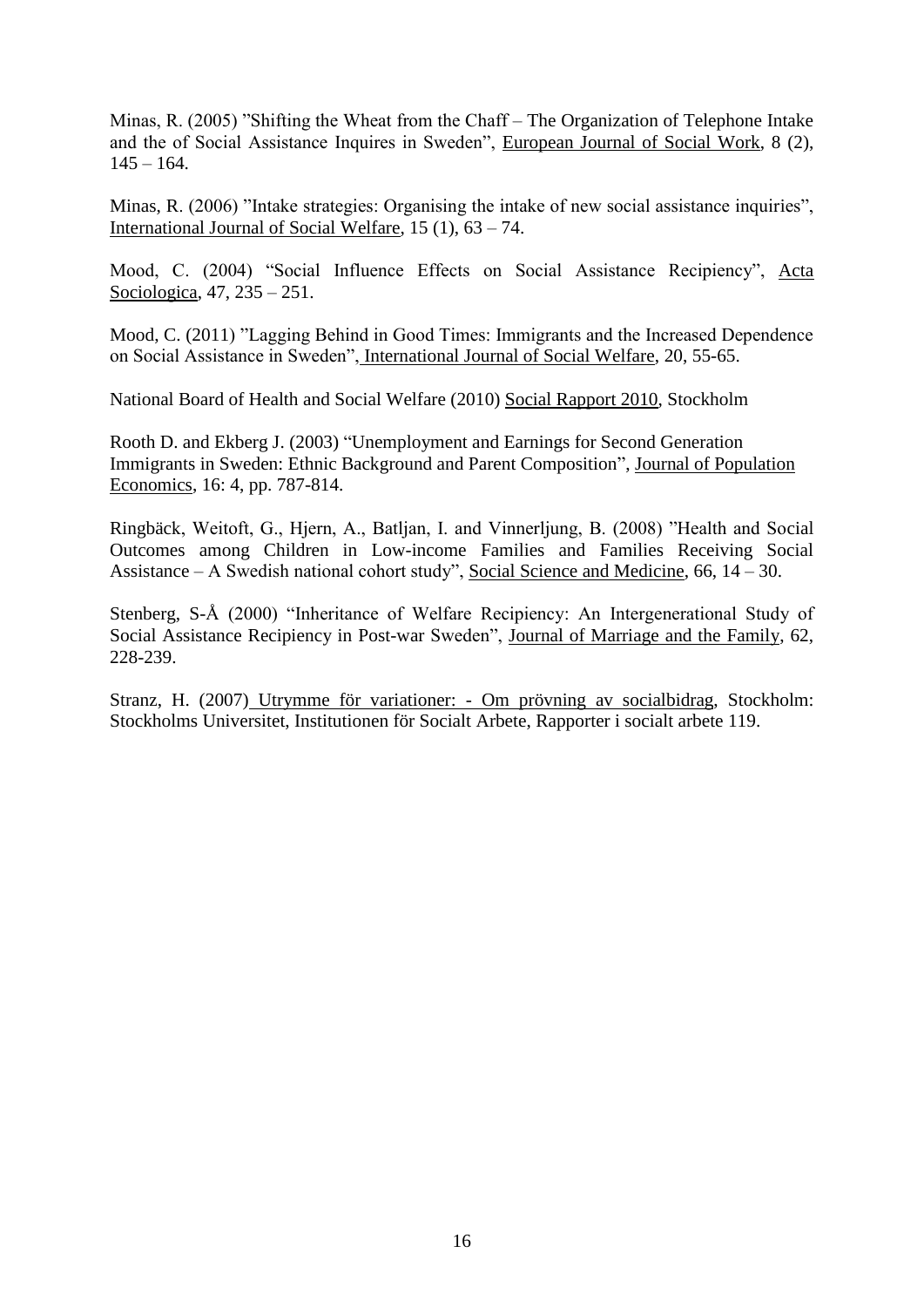|                                     |                                                    | Did not receive  | Received SA at age 19, |
|-------------------------------------|----------------------------------------------------|------------------|------------------------|
|                                     |                                                    | SA at age 19, 20 | 20 and 21              |
|                                     |                                                    | and 21.          |                        |
| Social assistance receipt at age 28 |                                                    |                  |                        |
| Men                                 | Majority                                           | 3                | 27                     |
|                                     | Visible minorities                                 |                  | 22                     |
| Women                               | Majority                                           | 2                | 23                     |
|                                     | Visible minorities                                 |                  | 19                     |
|                                     | Main income from work or parental leave at age 28. |                  |                        |
| Men                                 | Majority                                           | 78               | 49                     |
|                                     | Visible minorities                                 | 59               | 49                     |
| Women                               | Majority                                           | 71               | 50                     |
|                                     | Visible minorities                                 | 60               | 52                     |

**Table 1 The relation between social assistance receipt (SA) at ages 19 to 21 and receipt of social assistance at age 28 as well as main source of income.** 1978 birth-cohort. Percent.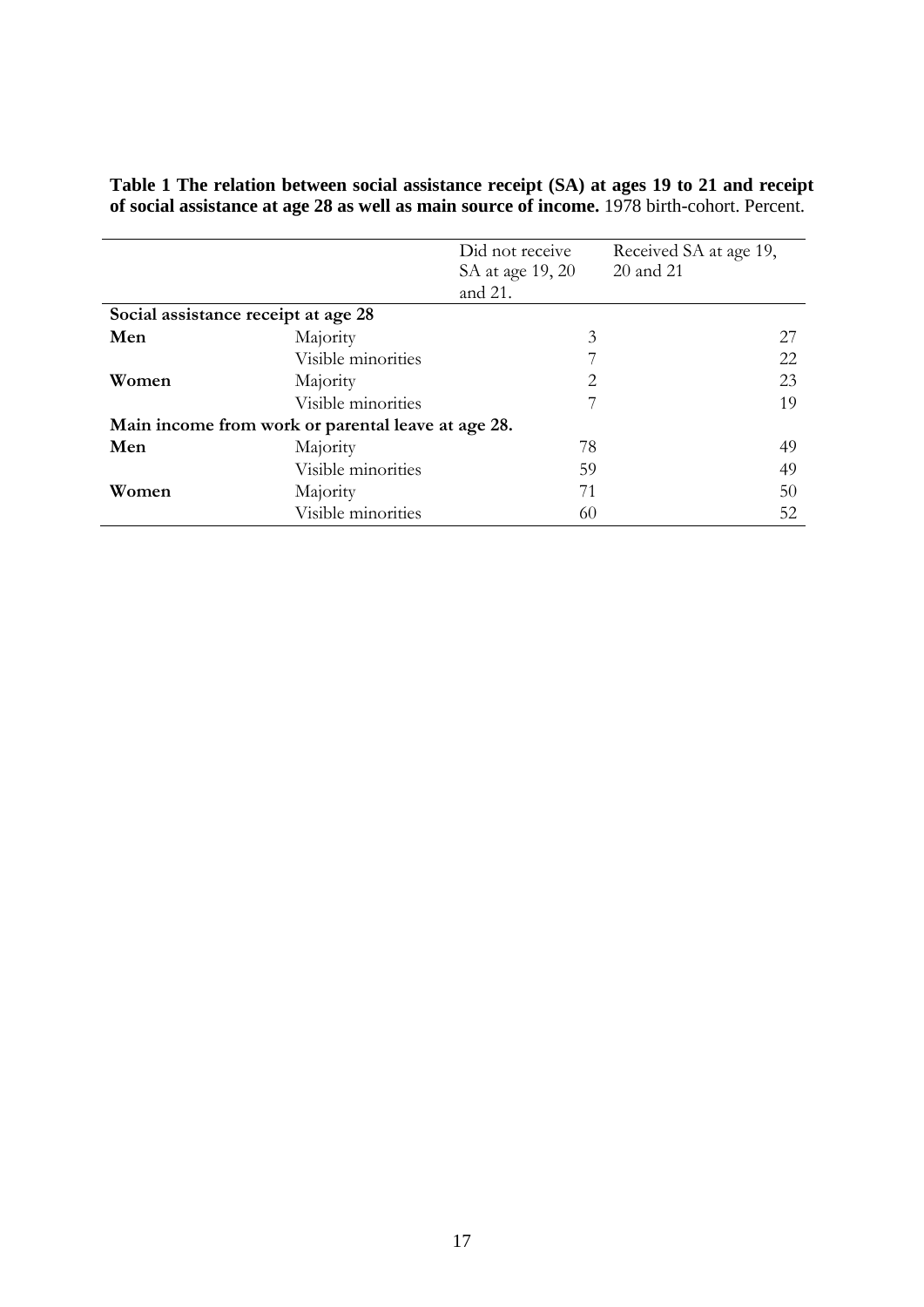|                                                        | <b>Majority</b> | <b>Visible</b> |
|--------------------------------------------------------|-----------------|----------------|
|                                                        |                 | minority       |
| <b>Quartile 1</b>                                      | 15%             | 61%            |
| <b>Quartile 2</b>                                      | 19%             | 21%            |
| <b>Quartile 3</b>                                      | 26%             | 12%            |
| <b>Quartile 4</b>                                      | 41%             | 7%             |
| <b>Social assistance</b>                               | 4%              | 35%            |
| <b>Educational level in the HH</b>                     |                 |                |
| Less than 9 years of elementary schooling              | 1%              | 13%            |
| <b>Elementary schooling 9 years</b>                    | 7%              | 15%            |
| <b>Upper-secondary 2 years</b>                         | 26%             | 23%            |
| <b>Upper-secondary 3 years</b>                         | 13%             | 16%            |
| Post-secondary It 3 years                              | 18%             | 11%            |
| Post-secondary 3 years or more                         | 30%             | 15%            |
| <b>Post-graduate studies</b>                           | 3%              | 2%             |
| <b>Education info missing</b>                          | 0%              | 5%             |
| Individual completed upper-secondary when 19 years old | 75%             | 61%            |
| Individual completed upper-secondary when 21 years old | 86%             | 76%            |
| Individual woman child 0-3 years                       | 2%              | 4%             |
| Individual man child 0-3 years                         | 1%              | 2%             |
| Two adult person HH                                    | 68%             | 66%            |
| No adult woman in the HH                               | 6%              | 5%             |
| No adult man in the HH                                 | 26%             | 29%            |
| <b>Background country for HH</b>                       |                 |                |
| <b>Sweden</b>                                          | 92%             |                |
| <b>Other Nordic countries</b>                          | 4%              |                |
| <b>Other western Europe</b>                            | 1%              |                |
| <b>Other northeastern Europe</b>                       | 3%              |                |
| <b>Southern Europe</b>                                 |                 | 20%            |
| <b>Middle East and North Africa</b>                    |                 | 49%            |
| <b>South America</b>                                   |                 | 9%             |
| <b>Other Africa</b>                                    |                 | 10%            |
| <b>Other Asia</b>                                      |                 | 10%            |
| Immigration year of the family                         |                 |                |
| <b>Before 1980</b>                                     |                 | 18%            |
| 1980-1986                                              |                 | 26%            |
| 1987-1990                                              |                 | 18%            |
| 1991-1994                                              |                 | 25%            |
| 1995-1998                                              |                 | 11%            |
| 1999-2001                                              |                 | 3%             |
| N                                                      | 24582           | 5930           |

|  | Table 2, Descriptives for background household of individuals born in 1985 (percent) |  |  |
|--|--------------------------------------------------------------------------------------|--|--|
|  |                                                                                      |  |  |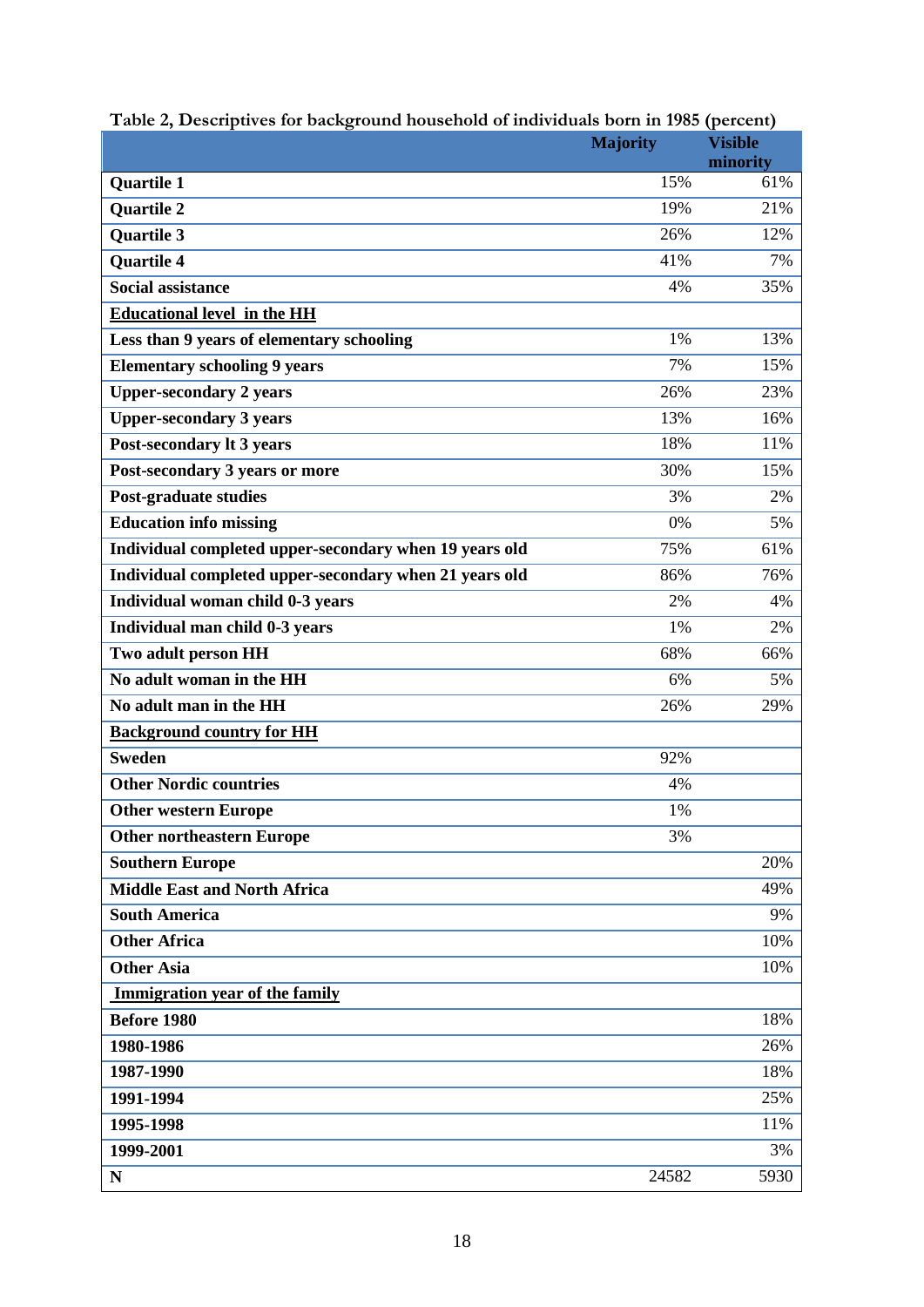|                        | Majority | <b>Visible</b><br>minority |
|------------------------|----------|----------------------------|
| SA age 19              | $8\%$    | $34\%$                     |
| SA age 20              | $9\%$    | $32\%$                     |
| SA age 21              | $7\%$    | 26%                        |
| SA ages 19, 20 and 21  | $3\%$    | $17\%$                     |
| SA ages 19 or 20 or 21 | $14\%$   | $47\%$                     |

**Table 3 Share with social assistance (SA) for individuals born 1985 (percent).**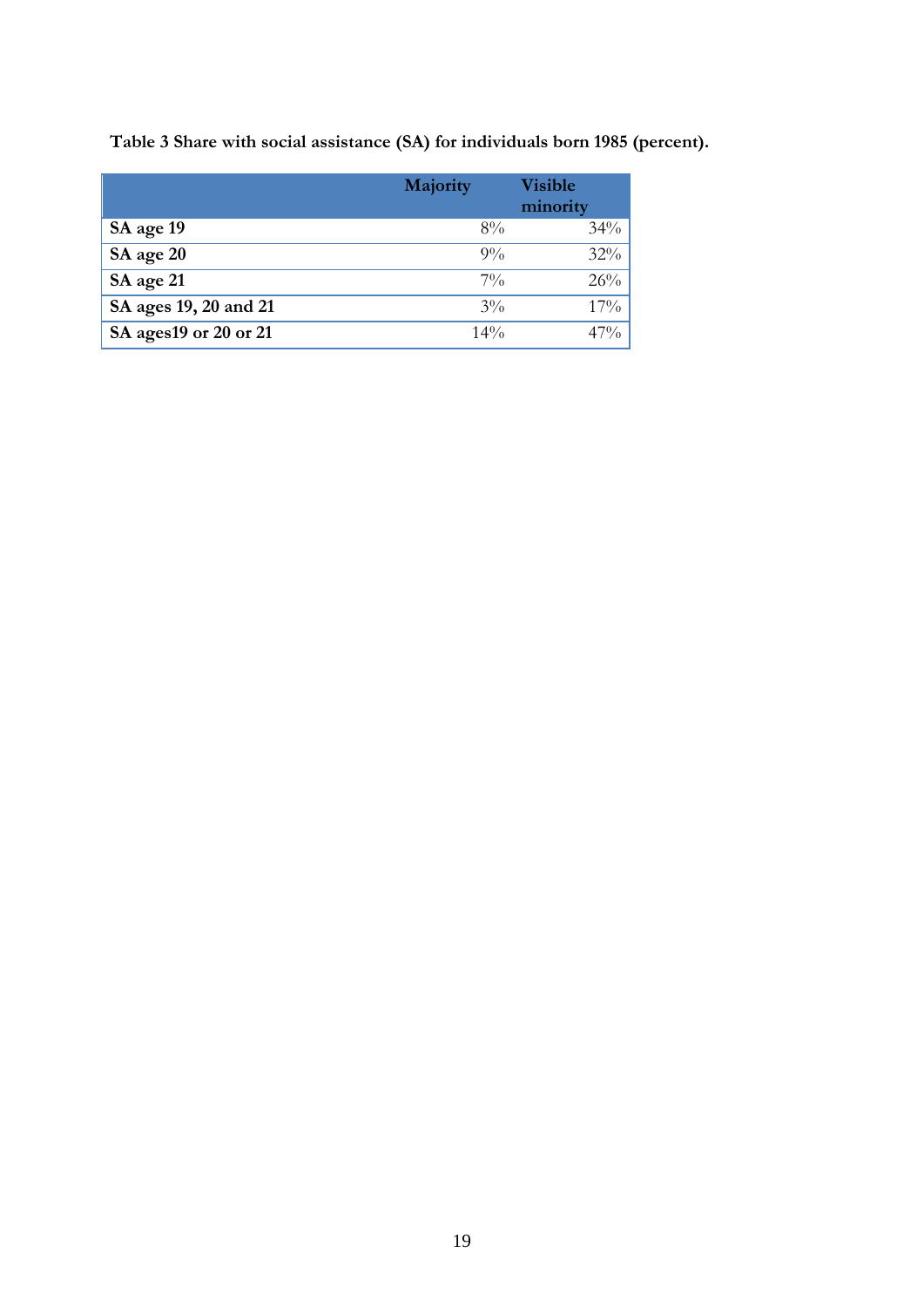|                                                         | <b>Model 1</b> |              |      | <b>Model 2</b>         |              |      | <b>Model 3</b> |              |      |
|---------------------------------------------------------|----------------|--------------|------|------------------------|--------------|------|----------------|--------------|------|
|                                                         | <b>OR</b>      | (95% Wald    |      | <b>OR</b><br>(95% Wald |              |      | <b>OR</b>      | (95% Wald    |      |
|                                                         |                | conf limits) |      |                        | conf limits) |      |                | conf limits) |      |
| Man                                                     | 0,83           | 0,71         | 0,98 | 0,83                   | 0,70         | 0,97 | 0,82           | 0,70         | 0,96 |
| <b>Background country for HH Ref: Sweden</b>            | 1,05           |              |      |                        |              |      |                |              |      |
| <b>Other Nordic countries</b>                           |                | 0,78         | 1,43 | 0,93                   | 0,68         | 1,26 | 0,94           | 0,69         | 1,27 |
| <b>Other western Europe</b>                             | 1,23           | 0,75         | 2,02 | 1,11                   | 0,67         | 1,83 | 1,11           | 0,67         | 1,84 |
| <b>Other northeast Europe</b>                           | 1,55           | 1,12         | 2,15 | 1,32                   | 0,95         | 1,84 | 1,27           | 0,91         | 1,78 |
| Highest educational level in HH. Ref: Gymnasium 2 years |                |              |      |                        |              |      |                |              |      |
| <b>Graduate program</b>                                 | 0,36           | 0, 13        | 0,98 | 0,43                   | 0,16         | 1,17 | 0,37           | 0,13         | 1,02 |
| Post-secondary $\geq$ 3 yrs                             | 0,52           | 0,39         | 0,67 | 0,59                   | 0,45         | 0,77 | 0,55           | 0,42         | 0,72 |
| Post-secondary $<$ 3 years                              | 0,53           | 0,40         | 0,70 | 0,57                   | 0,43         | 0,76 | 0,56           | 0,42         | 0,75 |
| <b>Upper-secondary 3 years</b>                          | 0,85           | 0,67         | 1,08 | 0,87                   | 0,68         | 1,11 | 0,87           | 0,68         | 1,11 |
| <b>Elementary schooling</b>                             | 1,15           | 0,93         | 1,43 | 1,09                   | 0,88         | 1,35 | 1,08           | 0,87         | 1,33 |
| Lt elementary schooling                                 | 1,69           | 1,12         | 2,55 | 1,53                   | 1,01         | 2,31 | 1,53           | 1,01         | 2,32 |
| No information                                          | 1,83           | 1,07         | 3,15 | 1,80                   | 1,04         | 3,13 | 1,67           | 0,96         | 2,90 |
| Quartile for disposable income Ref: Quartile 1          |                |              |      |                        |              |      |                |              |      |
| <b>Quartile 2</b>                                       | 0,76           | 0,63         | 0,93 | 0,77                   | 0,64         | 0,94 | 0,79           | 0,65         | 0,95 |
| Quartile 3                                              | 0,55           | 0,45         | 0,68 | 0,58                   | 0,47         | 0,72 | 0,59           | 0,47         | 0,73 |
| <b>Quartile 4</b>                                       | 0,28           | 0,21         | 0,36 | 0,31                   | 0,24         | 0,41 | 0,32           | 0,24         | 0,41 |
| <b>BHH</b> receives SA                                  | 6,79           | 5,67         | 8,13 | 6,31                   | 5,26         | 7,57 | 6,04           | 5,03         | 7,25 |
| <b>BHH</b> adults                                       | 0,52           | 0,44         | 0,62 | 0,54                   | 0,46         | 0,64 | 0,58           | 0,49         | 0,69 |
| At least upper-secondary<br>school age 19               | 0,23           | 0,20         | 0,27 | 0,24                   | 0,21         | 0,28 | 0,24           | 0,21         | 0,28 |
| Man and child 0-3 years                                 | 1,70           | 0,91         | 3,19 | 1,65                   | 0,88         | 3,06 | 1,63           | 0,87         | 3,05 |
| Women have child 0-3 years                              | 3,39           | 2,55         | 4,50 | 3,12                   | 2,34         | 4,15 | 3,17           | 2,38         | 4,23 |
| Neighbourhood type Ref: ekoetngr7                       |                |              |      |                        |              |      |                |              |      |
| <b>EKOETNGR1</b>                                        |                |              |      | 0,31                   | 0,22         | 0,44 | 1,32           | 0,68         | 2,55 |
| <b>EKOETNGR2</b>                                        |                |              |      | 0,42                   | 0,32         | 0,55 | 1,39           | 0,83         | 2,33 |
| <b>EKOETNGR3</b>                                        |                |              |      | 0,51                   | 0,35         | 0,74 | 1,37           | 0,80         | 2,35 |
| <b>EKOETNGR4</b>                                        |                |              |      | 0,54                   | 0,39         | 0,74 | 1,29           | 0,80         | 2,09 |
| <b>EKOETNGR5</b>                                        |                |              |      | 0,73                   | 0,56         | 0,95 | 1,49           | 1,00         | 2,22 |
| <b>EKOETNGR6</b>                                        |                |              |      | 0,73                   | 0,52         | 1,03 | 1,11           | 0,74         | 1,68 |
| Percentages in the neighbourhood                        |                |              |      |                        |              |      |                |              |      |
| <b>Children</b>                                         |                |              |      |                        |              |      | 0,84           | 0,28         | 2,50 |
| <b>Post-secondary education</b>                         |                |              |      |                        |              |      | 0,98           | 0,96         | 1,00 |
| <b>Upper-secondary education</b>                        |                |              |      |                        |              |      | 0,97           | 0,93         | 1,01 |
| No educational information                              |                |              |      |                        |              |      | 0,96           | 0,92         | 1,00 |
| <b>Receiving social assistance</b>                      |                |              |      |                        |              |      | 1,04           | 1,02         | 1,06 |
| Two adults in HH                                        |                |              |      |                        |              |      | 0,98           | 0,97         | 1,00 |

**Table 4. Models estimating the risk of receiving social assistance at age 19, 20 and 21. Logistic regression. Cohort 1985 – the majority**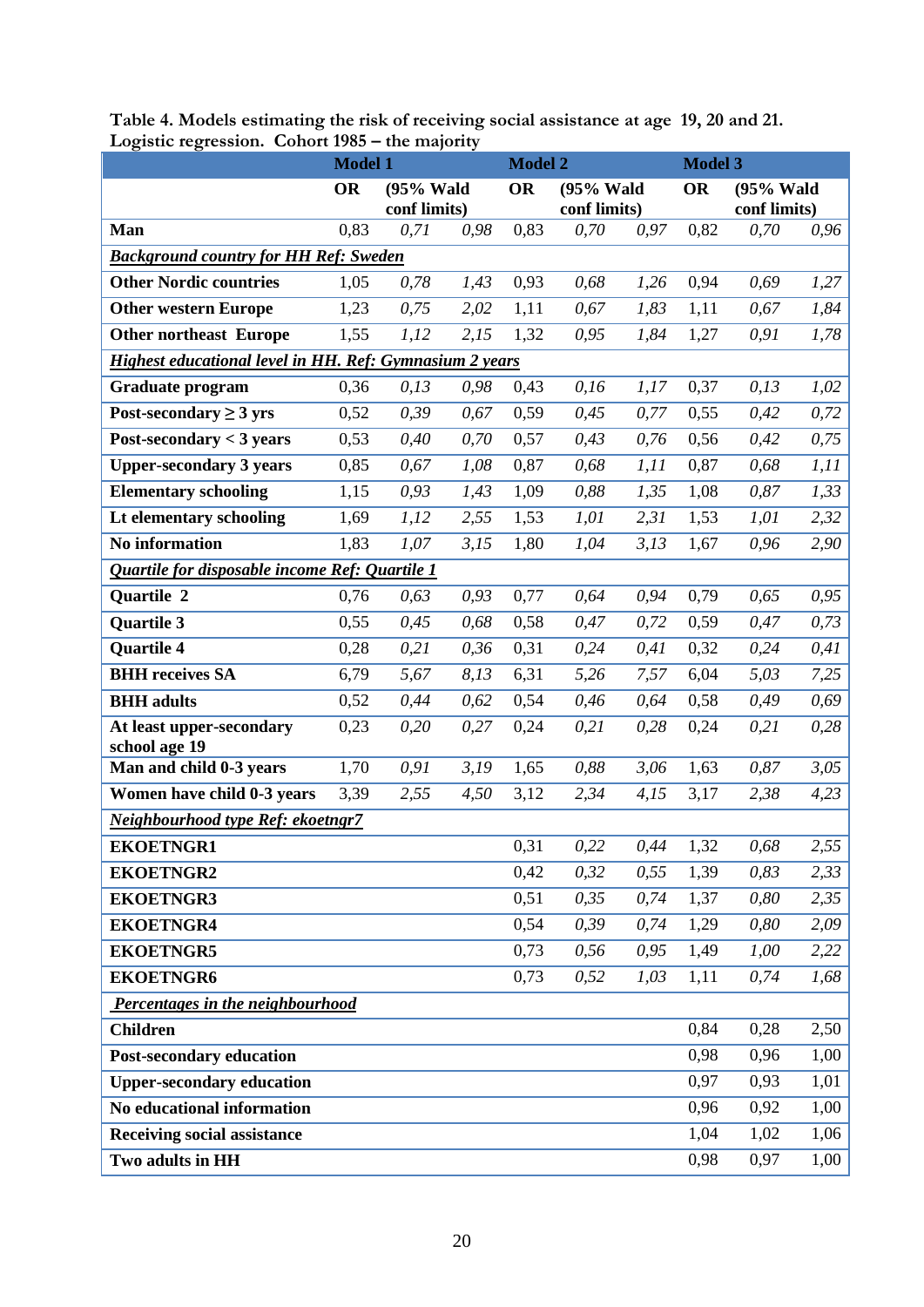| $\frac{1}{5}$<br>CO01011.                                       | <u>oonort 1700</u><br>Modell 1 | Modell 2                                 |      |      |           |                |      | Modell 3 |         |      |  |
|-----------------------------------------------------------------|--------------------------------|------------------------------------------|------|------|-----------|----------------|------|----------|---------|------|--|
|                                                                 | <b>OR</b>                      | <b>OR</b><br>(95% Wald<br>(95% Wald conf |      |      | <b>OR</b> | (95% Wald conf |      |          |         |      |  |
|                                                                 |                                | conf limits)                             |      |      | limits)   |                |      |          | limits) |      |  |
| Man                                                             | 1,20                           | 1,02                                     | 1,41 | 1,19 |           | 1,01           | 1,40 | 1,19     | 1,01    | 1,40 |  |
| <b>Background country for HH Ref: Southern Europe</b>           |                                |                                          |      |      |           |                |      |          |         |      |  |
| Middle East and North<br>Africa                                 | 1,23                           | 0,98                                     | 1,55 | 1,26 |           | 1,00           | 1,59 | 1,42     | 1,12    | 1,80 |  |
| <b>South America</b>                                            | 1,21                           | 0,86                                     | 1,70 | 1,24 |           | 0,88           | 1,74 | 1,42     | 1,00    | 2,01 |  |
| <b>Other Africa</b>                                             | 1,37                           | 1,03                                     | 1,82 | 1,39 |           | 1,04           | 1,84 | 1,57     | 1,17    | 2,10 |  |
| <b>Other Asia</b>                                               | 0,76                           | 0,55                                     | 1,06 | 0,78 |           | 0,56           | 1,09 | 0,83     | 0,59    | 1,16 |  |
| Year of immigration for BHH Ref: 4 years or less in the country |                                |                                          |      |      |           |                |      |          |         |      |  |
| faminybf1980                                                    | 0,34                           | 0,23                                     | 0,49 |      | 0,34      | 0,23           | 0,49 | 0,37     | 0,25    | 0,54 |  |
| faminv8086                                                      | 0,50                           | 0,37                                     | 0,67 |      | 0,50      | 0,37           | 0,67 | 0,54     | 0,40    | 0,72 |  |
| faminv8790                                                      | 0,68                           | 0,52                                     | 0,90 |      | 0,68      | 0,51           | 0,89 | 0,68     | 0,52    | 0,90 |  |
| faminv9194                                                      | 0,81                           | 0,64                                     | 1,04 |      | 0,81      | 0,63           | 1,03 | 0,83     | 0,65    | 1,06 |  |
| faminv9598                                                      | 0,73                           | 0,56                                     | 0,96 |      | 0,73      | 0,56           | 0,96 | 0,78     | 0,59    | 1,02 |  |
| Highest educational level in HH: Ref: Gymnasium 2 years         |                                |                                          |      |      |           |                |      |          |         |      |  |
| Graduate program                                                | 0,75                           | 0,32                                     | 1,74 |      | 0,76      | 0,33           | 1,78 | 0,78     | 0,33    | 1,83 |  |
| Post-secondary ≥3yrs                                            | 0,85                           | 0,63                                     | 1,13 |      | 0,86      | 0,64           | 1,15 | 0,87     | 0,65    | 1,16 |  |
| Post-secondary $\leq$ 3 yrs                                     | 0,85                           | 0,62                                     | 1,17 |      | 0,86      | 0,63           | 1,19 | 0,86     | 0,62    | 1,18 |  |
| <b>Upper-secondary 3 yrs</b>                                    | 1,02                           | 0,78                                     | 1,34 |      | 1,02      | 0,78           | 1,34 | 1,02     | 0,78    | 1,33 |  |
| <b>Elementary schooling</b>                                     | 1,18                           | 0,91                                     | 1,54 |      | 1,19      | 0,91           | 1,54 | 1,23     | 0,94    | 1,60 |  |
| Lt elementary                                                   | 1,18                           | 0,91                                     | 1,54 |      | 1,17      | 0,90           | 1,52 | 1,20     | 0,92    | 1,56 |  |
| schooling<br>No information                                     | 1,55                           | 1,12                                     | 2,15 |      | 1,55      | 1,12           | 2,15 | 1,63     | 1,17    | 2,28 |  |
| Quartile for disposable income Ref: Quartile 1                  |                                |                                          |      |      |           |                |      |          |         |      |  |
| Quartile 2                                                      | 0,72                           | 0,58                                     | 0,91 |      | 0,73      | 0,58           | 0,92 | 0,74     | 0,58    | 0,93 |  |
| Quartile <sub>3</sub>                                           | 0,47                           | 0,33                                     | 0,67 |      | 0,49      | 0,34           | 0,70 | 0,51     | 0,35    | 0,72 |  |
| Quartile 4                                                      | 0,49                           | 0,29                                     | 0,83 |      | 0,51      | 0,30           | 0,87 | 0,52     | 0,31    | 0,88 |  |
| <b>BHH</b> receives SA                                          | 5,69                           | 4,75                                     | 6,81 |      | 5,59      | 4,67           | 6,70 | 5,41     | 4,50    | 6,49 |  |
| <b>BHH</b> adults                                               | 0,61                           | 0,51                                     | 0,73 |      | 0,61      | 0,51           | 0,73 | 0,64     | 0,53    | 0,76 |  |
| At least upper-                                                 | 0,56                           | 0,48                                     | 0,65 |      | 0,56      | 0,48           | 0,65 | 0,55     | 0,47    | 0,65 |  |
| secondary school age 19                                         |                                |                                          |      |      |           |                |      |          |         |      |  |
| Man with child 0-3 yrs                                          | 2,74                           | 1,69                                     | 4,46 |      | 2,71      | 1,66           | 4,40 | 2,71     | 1,66    | 4,41 |  |
| Woman with child 0-3                                            | 2,72                           | 1,99                                     | 3,72 |      | 2,67      | 1,95           | 3,65 | 2,71     | 1,97    | 3,71 |  |
| yrs<br>Neighbourhood type Ref:                                  |                                |                                          |      |      |           |                |      |          |         |      |  |
| ekoetngr7                                                       |                                |                                          |      |      |           |                |      |          |         |      |  |
| <b>EKOETNGR1</b>                                                |                                |                                          |      |      | 0,68      | 0,37           | 1,26 | 1,28     | 0,54    | 3,02 |  |
| <b>EKOETNGR2</b>                                                |                                |                                          |      |      | 0,86      | 0,64           | 1,15 | 1,17     | 0,72    | 1,92 |  |
| <b>EKOETNGR3</b>                                                |                                |                                          |      |      | 0,78      | 0,55           | 1,12 | 1,12     | 0,68    | 1,87 |  |
| <b>EKOETNGR4</b>                                                |                                |                                          |      |      | 1,00      | 0,65           | 1,53 | 1,09     | 0,66    | 1,81 |  |

**Table 5. Models estimating the risk of receiving social assistance at age 19, 20 and 21. Logistic regression. Cohort 1985 - visible minorities**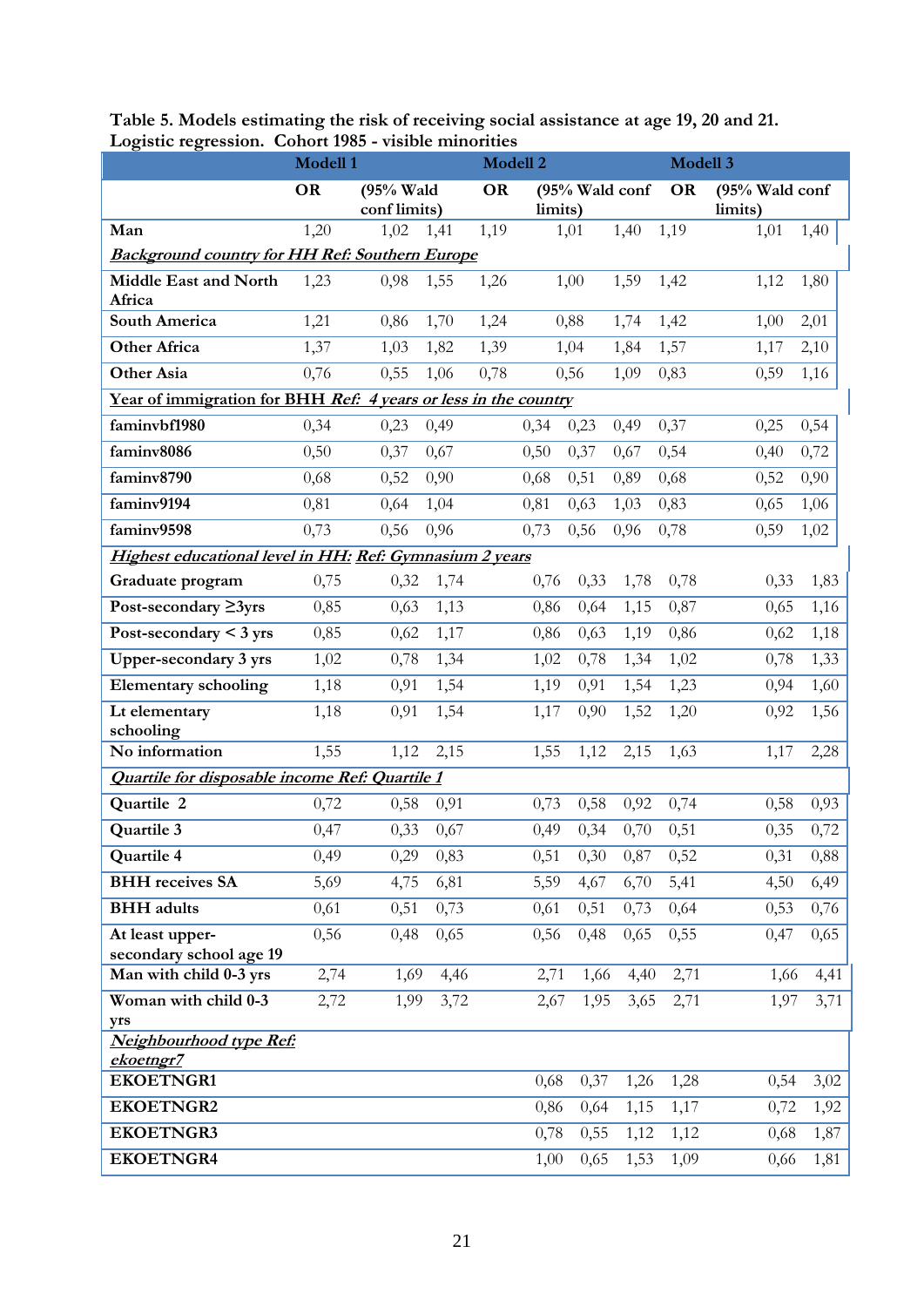| <b>EKOETNGR5</b>                 |      | $0,92$ 0,76 | 1,12 | 1,04 | 0,78 | 1,40 |
|----------------------------------|------|-------------|------|------|------|------|
| <b>EKOETNGR6</b>                 | 1,18 | 0,92        | 1,50 | 1,05 | 0,78 | 1,42 |
| Percentages in the neighbourhood |      |             |      |      |      |      |
| Children                         |      |             |      | 0,16 | 0.06 | 0,45 |
| Post-secondary education         |      |             |      | 1,01 | 0,98 | 1,03 |
| Upper-secondary education        |      |             |      | 1,03 | 0.99 | 1,07 |
| No educational information       |      |             |      | 1,01 | 0,97 | 1,05 |
| Two adults in the HH             |      |             |      | 1,01 | 0.99 | 1,03 |
| Receiving social assistance      |      |             |      | 1,04 | 1,02 | 1.06 |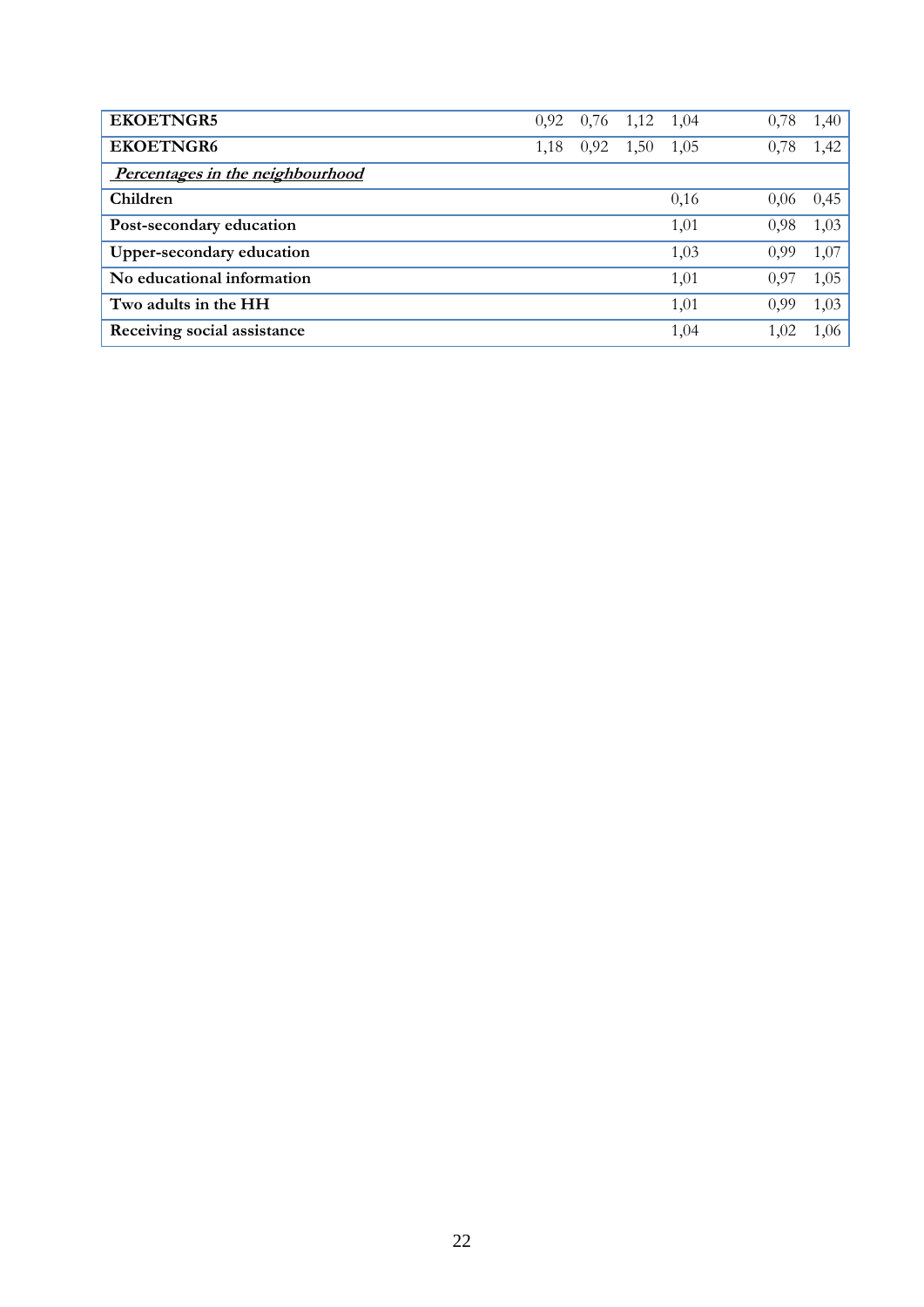



# **Figure 2.**

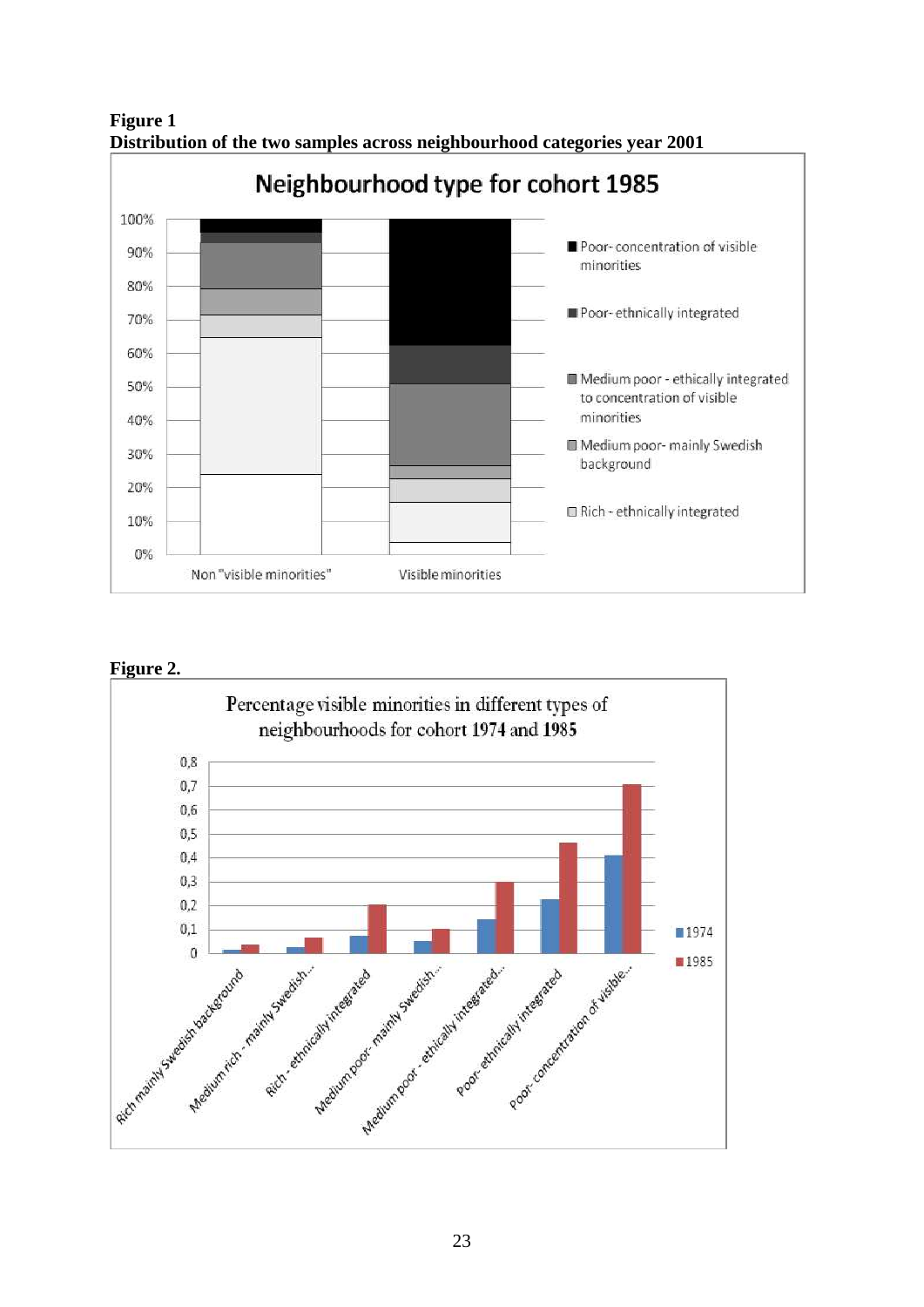



**Figure 4.**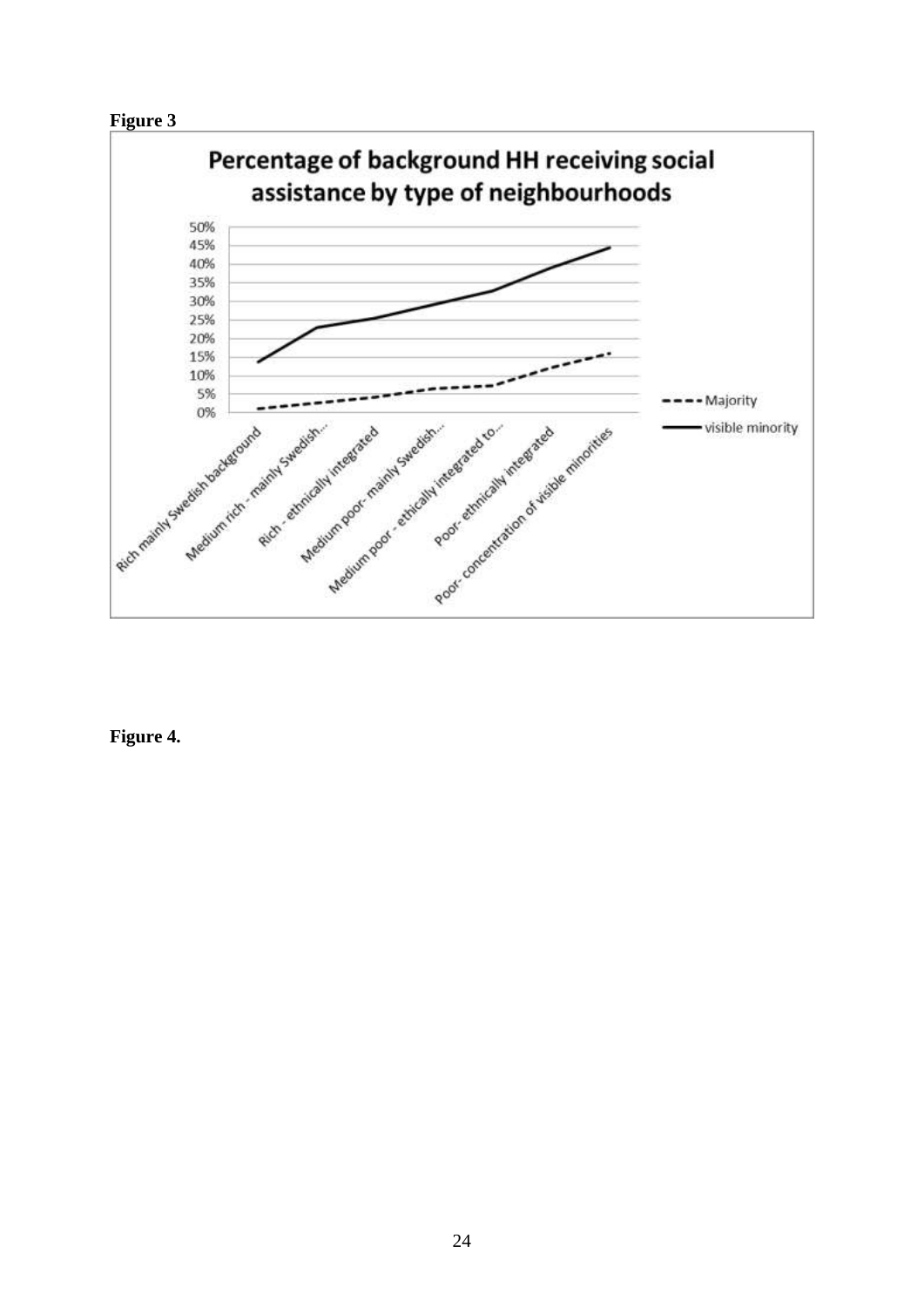

**Figure 5 Predicted probabilities of receiving social assistance at ages 19-21**